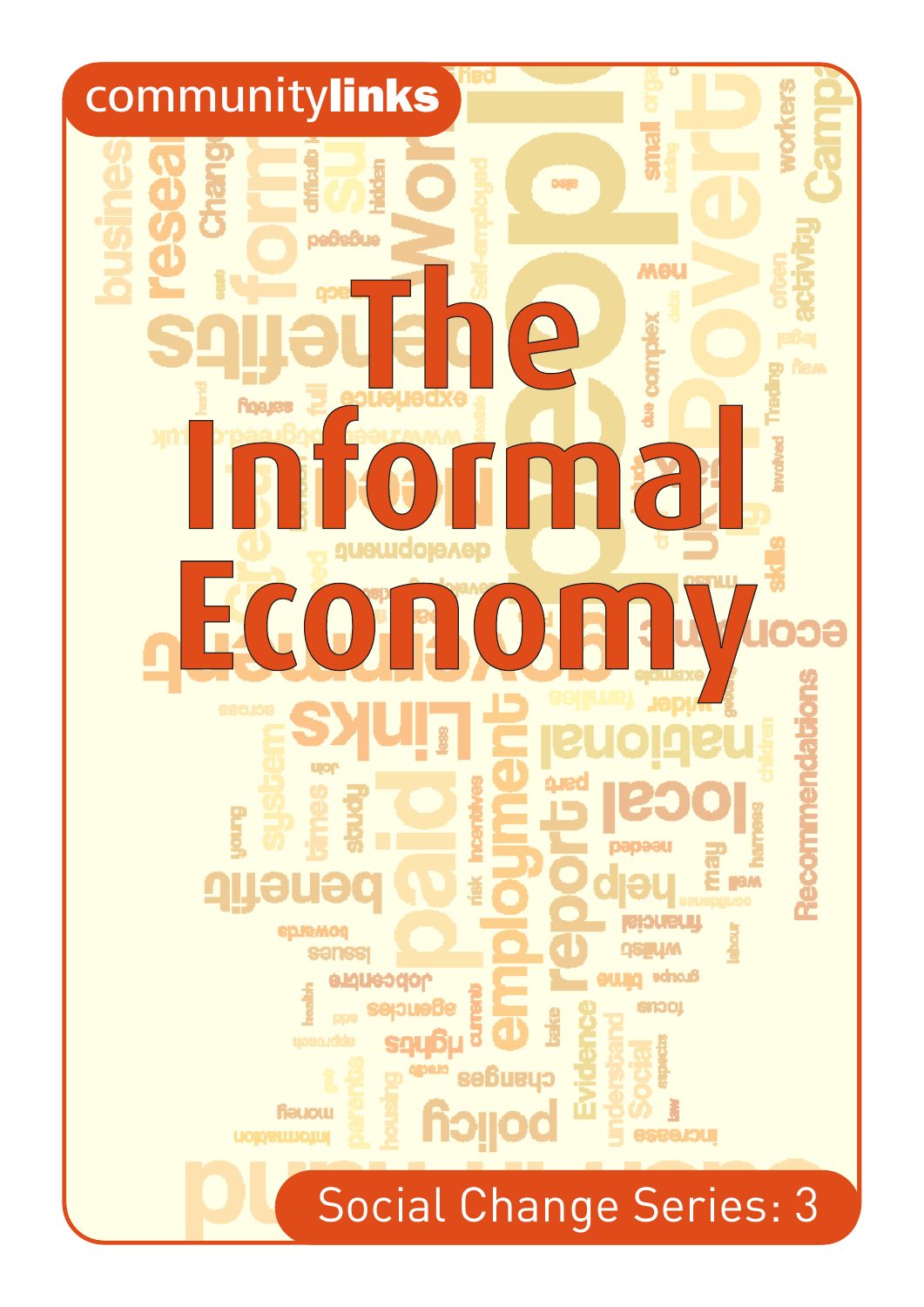## **CONTENTS**

| 1              | <b>Introduction</b>                                                               | 1              |
|----------------|-----------------------------------------------------------------------------------|----------------|
|                | Defining the Informal Economy                                                     | $\mathbf{1}$   |
|                | Vision                                                                            | $\overline{2}$ |
| $\overline{2}$ | <b>Need Not Greed:</b><br>cash-in-hand is a survival strategy                     | 3              |
|                | Case study 1: Rasheed                                                             | 6              |
| 3              | How much, how many and who's doing what?<br><b>Some statistics</b>                | 7              |
|                | Case study 2: Saira                                                               | 8              |
| 4              | <b>Positives and negatives of</b><br>cash-in-hand work                            | 9              |
|                | Case study 3: Naomi                                                               | 12             |
| 5              | <b>Summary of Community Links'</b><br>existing research into the Informal Economy | 13             |
|                | Case study 4: Jane                                                                | 18             |
| 6              | <b>What Community Links is doing</b>                                              | 19             |
|                | Case study 5: Joe                                                                 | 22             |
| 7              | <b>Recommendations</b>                                                            | 23             |
|                | Joined-up government                                                              | 23             |
|                | Removing the need: reform the benefit system                                      | 23             |
|                | Establish Informal Economy support teams                                          | 24             |
|                | Tackle informal employers                                                         | 24             |
|                | Support the self-employed                                                         | 24             |
|                | Remove the barriers to formal paid work                                           | 25             |
|                | Ensuring evidence-based policy making                                             | 26             |
|                | What you can do                                                                   | 27             |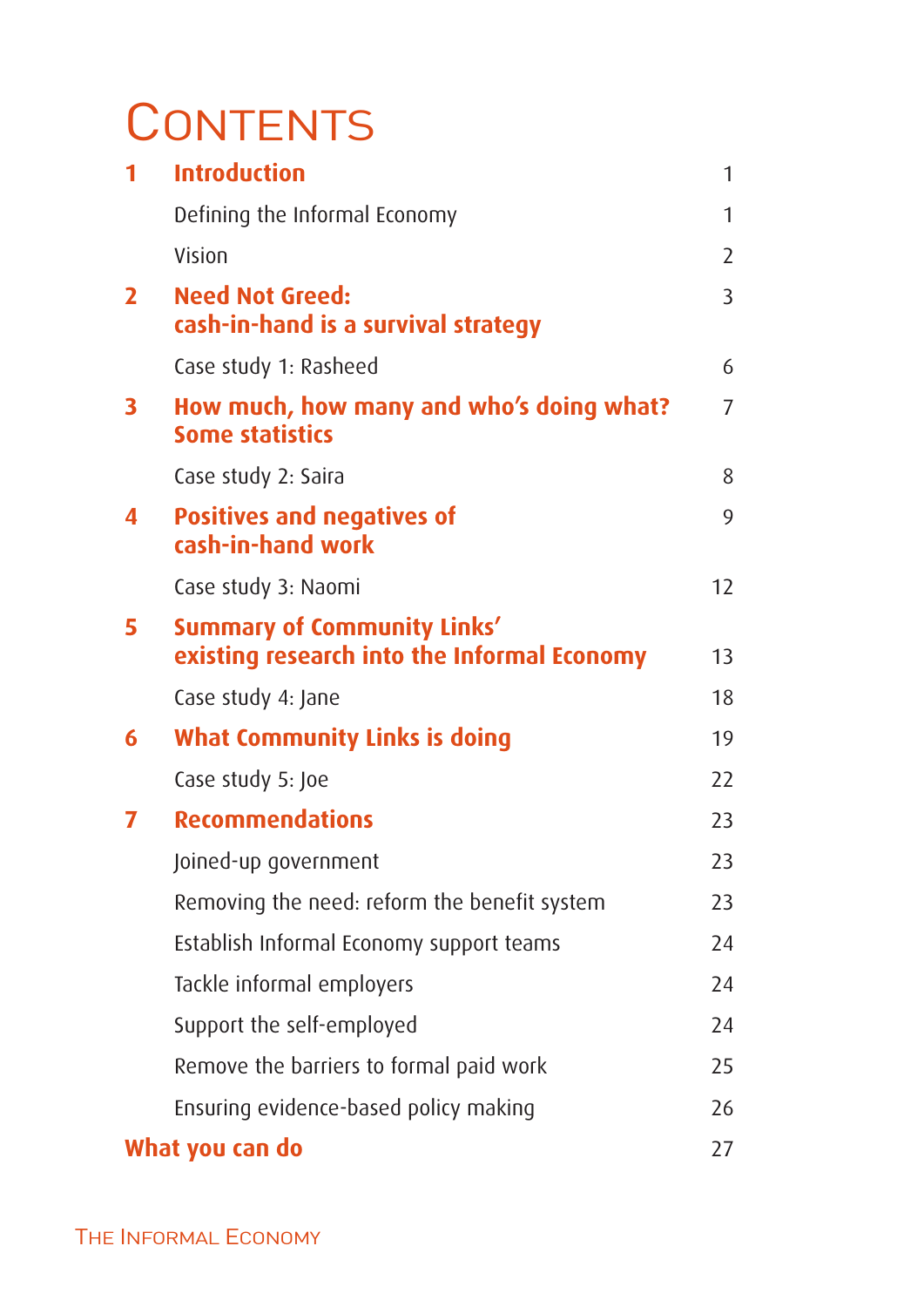# **INTRODUCTION** *1*

**The Community Links Social Change series draws together information from existing reports detailing our position and track record on significant, complex issues which we, as a multi-purpose organisation, are engaged with on several levels.**

This edition focuses on the informal economy. We highlight the extent and impact of cash-in-hand work, summarise our recent research and set out our key recommendations for harnessing the informal economy to help people move out of poverty.

The harsh economic climate and rising unemployment will increase the number of people relying on the benefit system and its inherent traps. It is anticipated that the UK will experience a corresponding growth in the informal economy, as people find alternative ways of providing for their families. Informal economic activity is driven by a number of complex and inter-related issues for people in deprived communities, including low benefit rates, low wages, rules which limit the hours that can be worked and the lack of affordable and flexible child care. For many, the tax and benefit system is hard to understand, difficult to navigate and no longer suitable for 21st century working arrangements.

## **Definition**

We have adopted the definition most commonly used:

'Informal work involves the paid production and sale of goods or services which are unregistered by, or hidden from the state for tax, benefit and/or labour law purposes, but which are legal in all other respects.' EU (1998)

Illegal or criminal activities such as drug dealing or prostitution have been excluded, as have exchanges of unpaid work.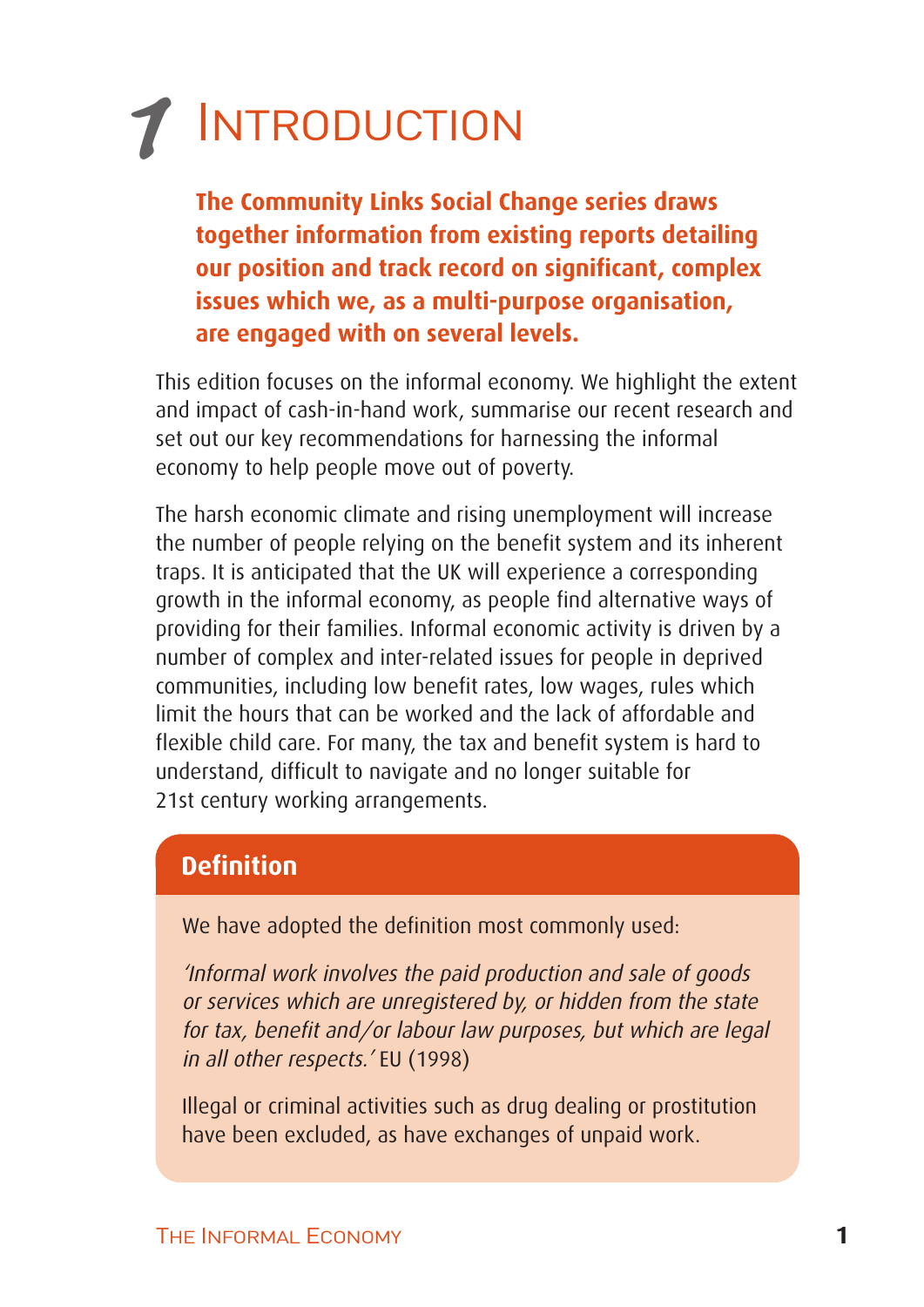

Case studies are included throughout this booklet, which illustrate the complex characteristics of informal paid work experienced daily by many people. Names have been changed to assure anonymity.

#### **Vision**

To eliminate the reliance on cash-in-hand work, and to help people make the transition into formal paid work and out of poverty.

#### **Campaign**

To achieve our vision we campaign for:

- changes in the benefits, tax credit and tax systems
- help and guidance at a local level for people wishing to make the transition
- greater public understanding of the link between poverty and cash-in-hand work.



## **About the 'Need NOT Greed' Campaign**

Community Links lead the Informal Economy 'Need NOT Greed' Campaign www.neednotgreed.org.uk , which is supported by a wider coalition of 50 groups including the TUC, Oxfam and the UK Coalition Against Poverty.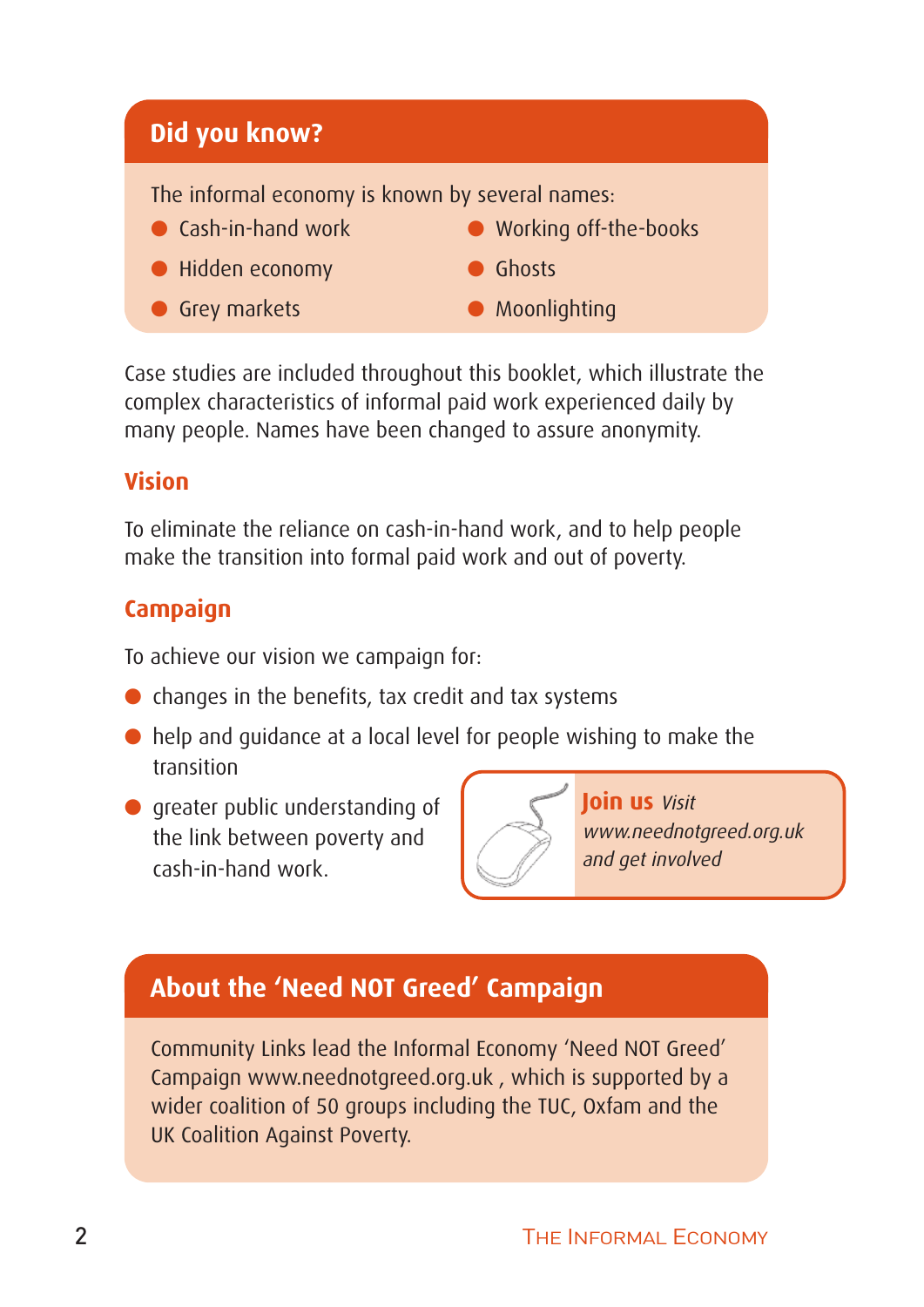## 2 NEED NOT GREED:<br>CASH-IN-HAND IS CASH-IN-HAND IS A SURVIVAL STRATEGY

**People working cash-in-hand do so out of need not greed – attempting to support their families whilst navigating a complex and outmoded tax and benefits system, explains campaign co-ordinator Maeve McGoldrick**

"I am not <sup>a</sup> statistic, I never wanted to have <sup>a</sup> life on benefits, I used to work and <sup>I</sup> really enjoyed it. When <sup>I</sup> worked <sup>I</sup> was <sup>a</sup> real grafter <sup>I</sup> loved being financially independent. Now when <sup>I</sup> work it's for cashin-hand, and it's at times when things are really tight. Living in fear of being caught is <sup>a</sup> terrible way to live, but what is scarier is giving up benefits altogether and having no safety net."

These are the words of Susan, a single mum who has been on benefits for a number of years after her partner left her, pregnant and with a child aged one. Benefits are the only way to survive for many parents in the UK; often they are not enough to live on, and by no means do they provide a comfortable life for parents, let alone their children.

With very little money to spare, if anything, after all bills are paid people often turn to cash-in-hand or informal paid work to make ends meet. Irregular, temporary and low paid; this informal work provides emergency cash at times of unexpected and unbudgeted expense. Easing the pressure, people can afford to put food on the table, heat the house, pay the debt collector knocking on the door, or simply buy a birthday present for their child. It means that at certain times of the year, such as Christmas, when money gets really tight parents can make a few extra pounds once or twice a week, in the pub or on a building site. Many people do not intend to play the system when they do cash-in-hand work, they quite simply do so out of need, not greed.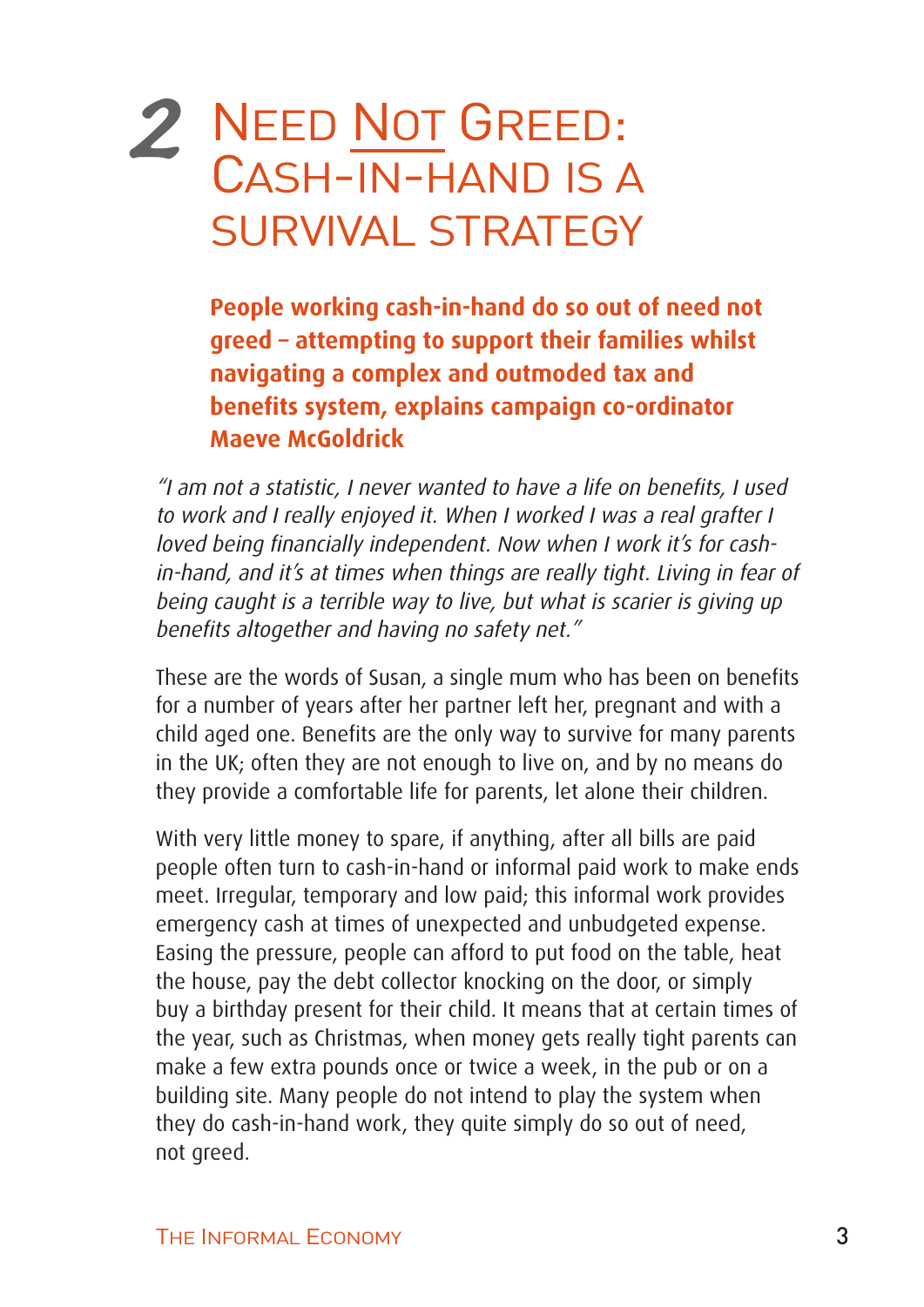Their situation is being made worse by the increasing cost of living as a result of the economic downturn. As we all begin to feel the pinch and think twice about what we cannot afford, families living in poverty think only about what they can afford. As the weekly shopping increases and bills total up to more than income, counting the pennies for many families in poverty can mean choosing between food and warmth. The daily struggle becomes even harder.

*"There are currently very few incentives to encourage people off benefits... current rules trap people on benefits and therefore in poverty"*

People are increasingly forced to find extra cash as quickly as possible, thinking about today and not tomorrow. Often this means an increase in personal debts and families spiralling further into poverty. Loan sharks and pawn-brokers are

providing the extra help that is absent from government policy. Job cuts mean that the vital progress of getting more lone parents into work could soon be undone. As a survival mechanism, parents turn to cash-in-hand work, to make a small amount of emergency money to help ease the effects of the credit crunch.

The underlying cause of child poverty is unemployment among parents, in particular mothers. This is due to a lack of adaptable, affordable high-quality childcare and a shortage of part-time and flexible jobs. Increasingly jobs are no longer simply nine to five, and often low-paid jobs are based on commission. The times have changed and yet the benefits system does not reflect current labour market conditions. There is no in-between stage, no stepping stones for parents to cross from benefits into work and no long-term safety net to eliminate their fears.

There are currently very few incentives to encourage people off benefits. In fact, current rules trap people on benefits and therefore in poverty. If a parent wishes to enter employment they will automatically lose valuable 'passported' benefits such as free school meals and prescriptions. They will be entitled to enter the quagmire which is Working Tax Credits. They will have to pay large amounts of tax. The existing 'work incentives', such as those financial incentives which aim to progress people off benefits into work, such as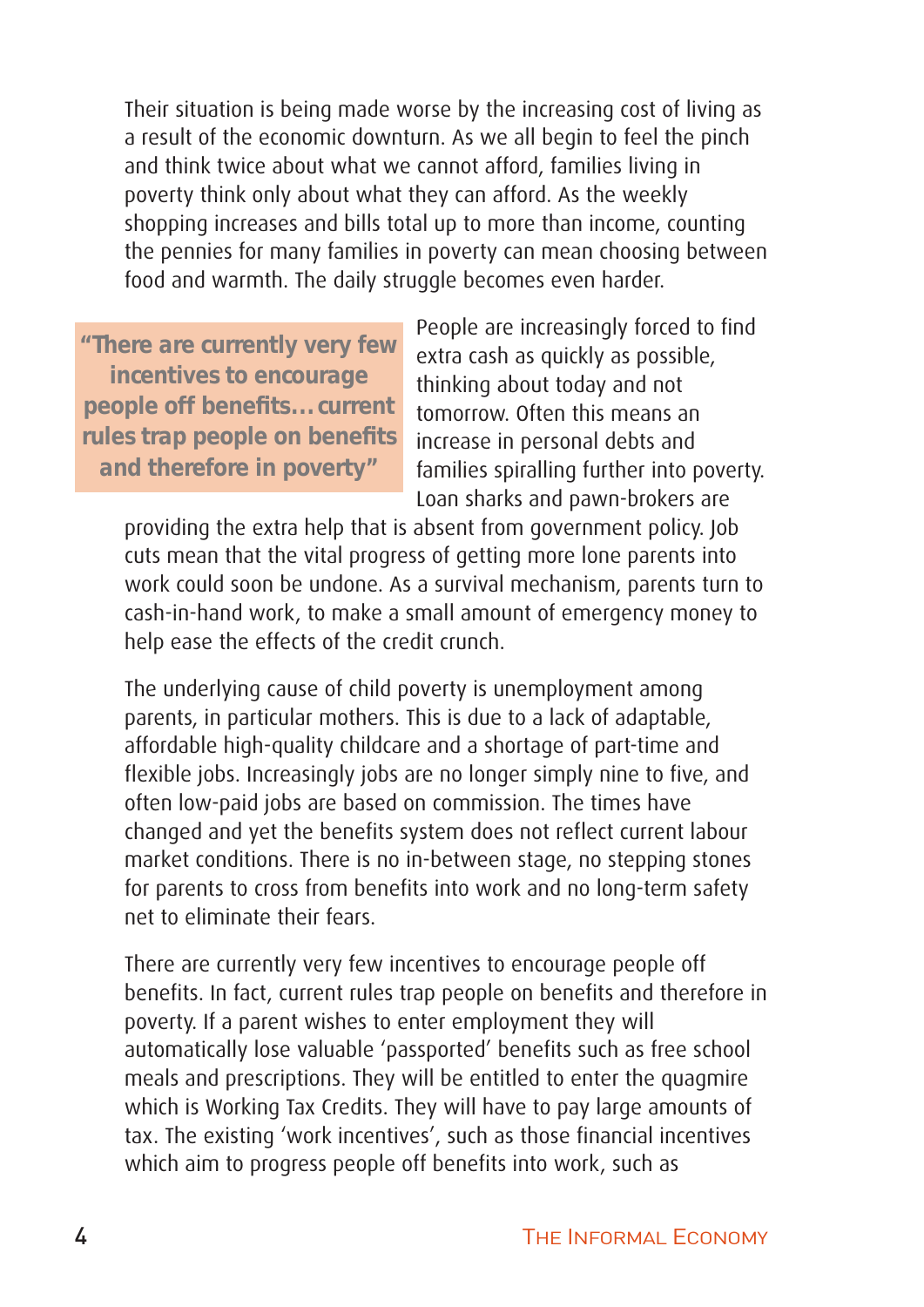'earnings disregards', permitted hour rules, and in-work credits, desperately need to be reviewed and changed. For example, 'earnings disregards' count as income when housing benefit and council tax benefit are calculated, acting as a disincentive to work. The government is giving with one hand, but taking with the other, effectively offering no incentive for those who do want to take small steps back into the world of work.

To address poverty and people being forced into cash-in-hand work, Community Links is leading the 'Need NOT Greed' Campaign, calling for long overdue and much-needed changes in

*"We are campaigning for practical and modernised benefit laws, a better understanding of life in poverty"*

the benefits system. It is a national campaign with a coalition of over 50 organisations, including Oxfam, TUC and the UK Coalition Against Poverty, who share the goal of ending the reliance on cash-in-hand work as a way for hard-working, ordinary families to survive.

We believe government must be willing to fully understand the real motives behind cash-in-hand work for it to change policy, so that it is no longer a necessary way of life for many in this country. Policymakers must recognise the changes needed to enable people to make the transition into formal paid work, gradually coming off benefits and out of poverty. We are campaigning for practical and modernised benefit laws, a better understanding of life in poverty and an approach which uses 'fewer carrots and more sticks', which a recent National Audit Office report proved to be more effective.

If Susan and her children are to escape poverty then the Government must recognise and utilise the value of cash-in-hand work; as an attempt to move people towards financial independence, developing self-esteem and confidence. Changes in national policy to enable the transition from cash-in-hand work to formal employment will help government hit the child poverty and employment targets. Yet for national policy changes to be effective the government and society must truly understand and differentiate between people working cash-in-hand out of greed and those forced into doing so out of need.

> Originally published on the Compass website (www.compassonline.org.uk) September <sup>2008</sup>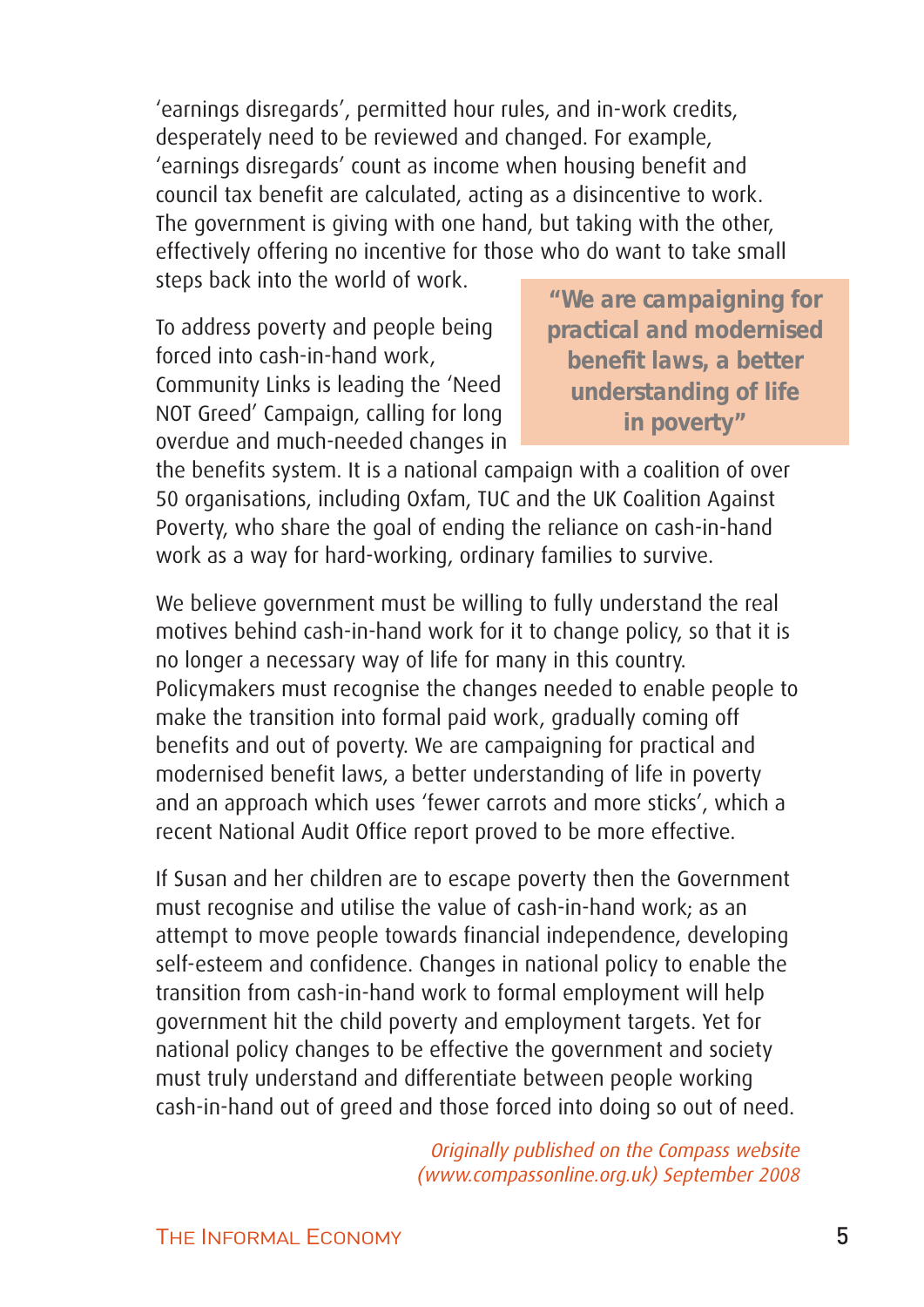#### **Case Study 1: Rasheed**

#### **Surviving the benefits trap**

"I have lived and worked in Newham for eight years. My daughter is disabled and my wife cares for her full-time. I declare less hours of work to the benefits office, as I would not be eligible for some of the benefits that I get if I declared fully.

"With the extra care needs of my daughter, given that my wife doesn't work, I have to do something. I do some cleaning work and I don't declare this as it is paid cash-in-hand. It's mostly people I know, local businesses and homes. This gives me an extra £150 per week and I have been doing this for four years now. I worry about this situation in case I get caught but I feel I have no alternative but to do it. To be able to look after my family and take care of their needs – I have to continue working in this way unless I win the Lottery.

"Poverty makes people work informally because they are struggling to make ends meet. If you are in extreme need you won't think twice about taking cash-in-hand work. You can't tell needy people to stop working informally because that is the way they survive and look after their families; you have to provide an alternative in order to stop this. The minimum wage should be increased to £8 per hour at least. I also think that people on low pay should be allowed to keep some of their benefits especially Housing Benefit or should not be taxed. Most of the people I know say that they could do without other benefits but not Housing Benefit because rents are high in this area."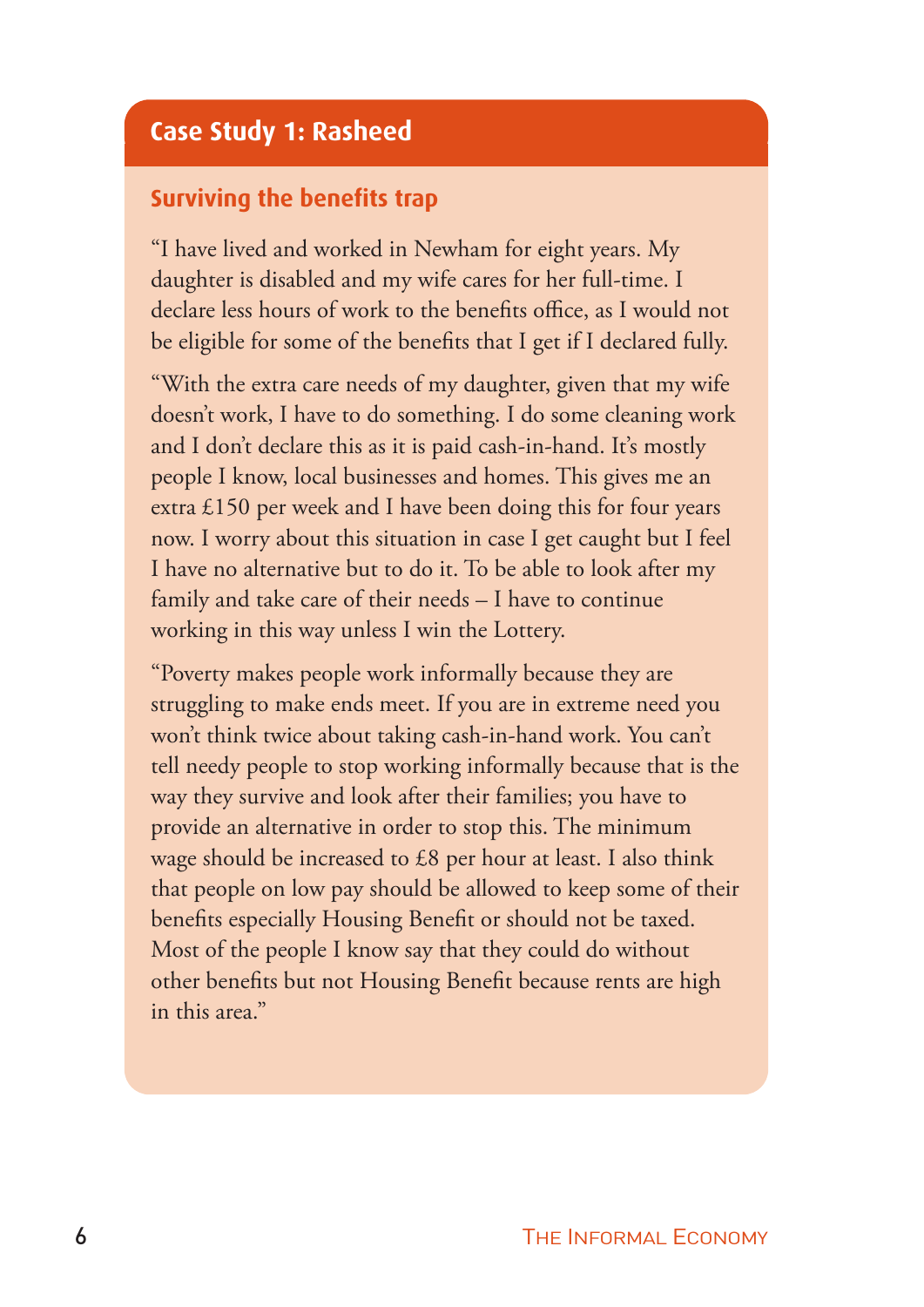## 3 HOW MUCH, HOW MANY<br>AND WHO'S DOING WHAT AND WHO'S DOING WHAT? SOME STATISTICS

**The informal economy is a complex and important part of the UK economy. Evidence suggests that a considerable number of people participate.**

- The EU estimates that the informal economy accounted for between 7-16% of GDP in the EU in the 1990s (Williams & Windebank, 2002).
- In the UK, the annual informal economy represents 12.3% of GDP or around £120 billion (Schneider, 2002).
- At least 2 million vulnerable workers are involved (TUC, 2008).
- Informal economic activity across all OECD countries has been rising over the last decade, although the UK has one of the lowest levels in the EU.

As with the formal economy there is an array of different types of work across several sectors involved in informal paid work. It is as vastly complex as it is diverse.

According to the Rockwool Foundation's four-country research study in 2000 (and subsequent research done by SBC/DTi, 2004; and ONS, 2005) about 47% of informal economic activity in the UK is concentrated in the construction sector, including home repairs and

*"there is an array of different types of work across several sectors involved in informal paid work"*

maintenance, 24% in consumer services (repairs and personal services, such as hairdressing and cleaning) and 14% in manufacturing.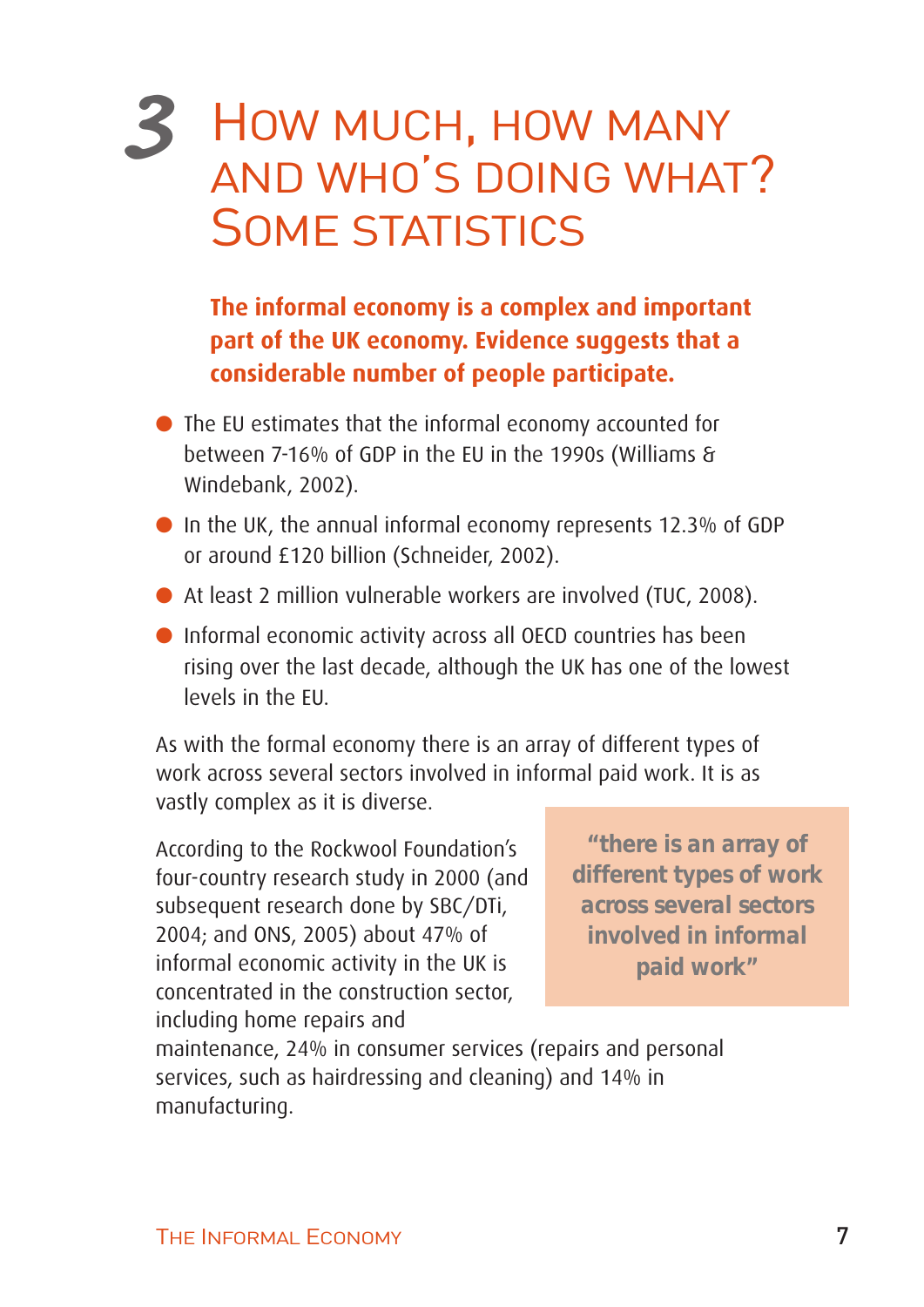## **Case Study 2: Saira**

#### **Barriers to work**

"The money I get in benefits is not enough for me to live on with my son. Some people out there think because you get these benefits you are comfortable, which is not the case. I still struggle to pay my bills. Finding cash-in-hand work is a struggle for survival. You have to think of ways to get by.

"The needs are even greater if you have children. I know for a fact that the percentage paid for childcare by government doesn't go far enough. It would not entice me to go into formal work.

"I started working informally because of the long wait for papers from the Home Office. Should I have spent four years sitting and waiting? Also, I can't be sure that if I took a formal job an employer would put up with my frequent hospital visits or absence from work. I have a medical condition that means that I have to attend hospital check-ups monthly and sometimes I get unwell because of the medicines I take.

"At times I feel well enough to work, but if I got a regular job and then became unwell, it is very difficult to regain benefits, so I decide to keep benefits and work off the books – if and when I can<sup>"</sup>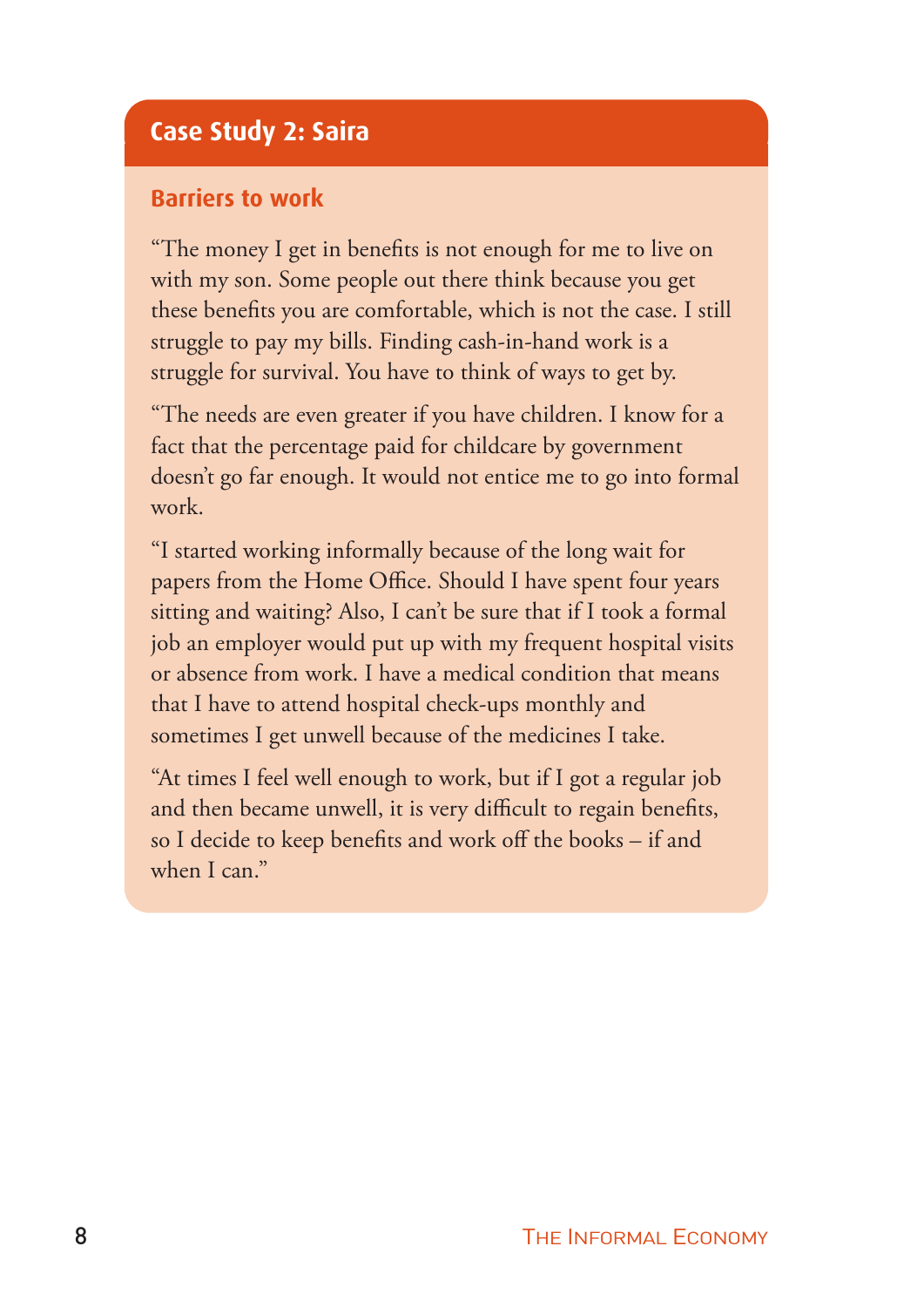# **4** POSITIVES AND NEGATIVES<br>OF CASH-IN-HAND WORK OF CASH-IN-HAND WORK

**The cornerstone of developing an understanding of cash-in-hand work is to know why people work informally. The focus has too often been on the negative aspects of informal paid work, for example, the exploitation, lack of legal protection and risk of injuries. For customers there are no guarantees or recourse with substandard work or products.**

"In the last two years <sup>I</sup> have been working for cash-in-hand. <sup>I</sup> know what <sup>I</sup> am doing may be benefit fraud, but <sup>I</sup> had no choice. <sup>I</sup> was being threatened by the people <sup>I</sup> owed money to and <sup>I</sup> had to do something before the situation got out of hand. <sup>I</sup> couldn't use my benefits to pay debts as that's my family's lifeline, and <sup>I</sup> owed <sup>a</sup> lot.

Most people who work informally have multiple problems. It's because they have <sup>a</sup> poor educational background, never had <sup>a</sup> decent job, single mothers with childcare issues, like me, those who are in debt, like me … it's very difficult to get out of such <sup>a</sup> situation and find proper work. You feel trapped." **A** Newham resident

Our research has shown that informal paid work can have a positive role in peoples' lives, providing an income, keeping them from poverty, developing confidence and skills, and building social capital.

People working informally often benefit socially as well as economically, maintaining a positive self-identity along with getting bills paid. It operates as a means to access paid work where this might be difficult in the formal sphere, a situation that affects diverse groups such as people with poor educational or vocational qualifications, those who have been out of work for a period of time (for example, due to ill-health or long term unemployment), and people from abroad who are disadvantaged by less well-established social networks or whose qualifications are not recognised in the UK.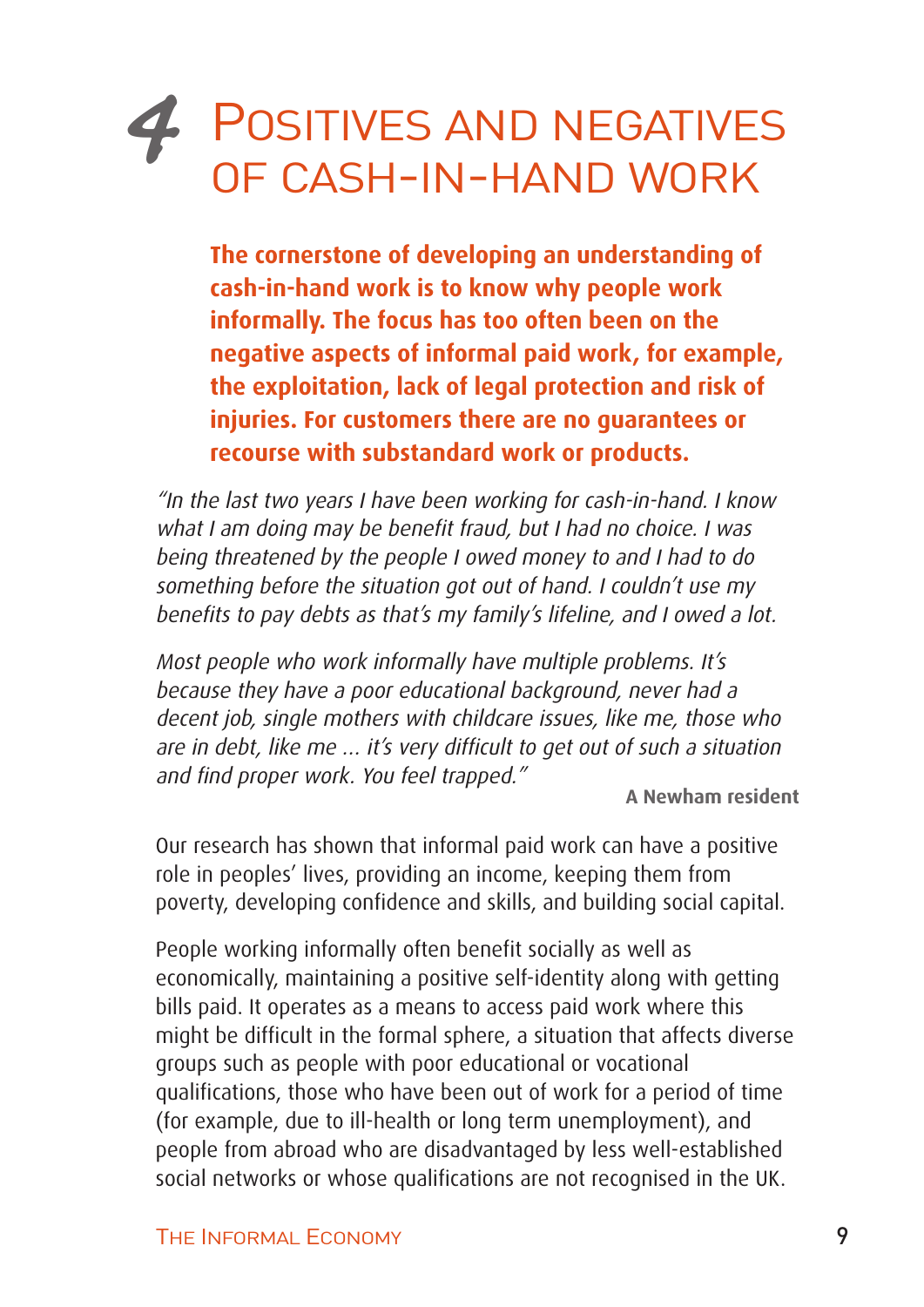## **Positive consequences of the informal economy**

- Increases income
- Provides employment
- Increases self-confidence
- Improves skills
- Widens work experience
- Develops the habit and routine of work
- Maintains economic activity where it might otherwise not exist
- Provides income at times of crisis or key life events such as having a baby, losing a formal paid job or covering the cost of a death in the family
- Helps smooth the burden of 'expensive' times in the year, for example, during Christmas or school holidays
- Offers greater flexibility in terms of working hours and conditions
- Has reduced barriers to entry, so provides employment for those who otherwise find it difficult to gain formal paid work
- Fosters an entrepreneurial spirit
- Supports the formal economy: a large percentage of earnings from informal paid work are spent in the formal economy.

## **Negative consequences**

Despite the fact that the informal economy supports the formal sector and plays a part in redistributing wealth, there are some problems associated with it. There is a lack of training and sustainability, workers' rights may be ignored, and there is there is a lack of redress for customers. The informal economy can be harmful to individuals, businesses and society as a whole. Individuals and businesses can be disadvantaged where they do not declare work.

#### ● **Employees working informally**:

● lack employment rights such as the minimum wage, sickness pay, tax credits, working hours directive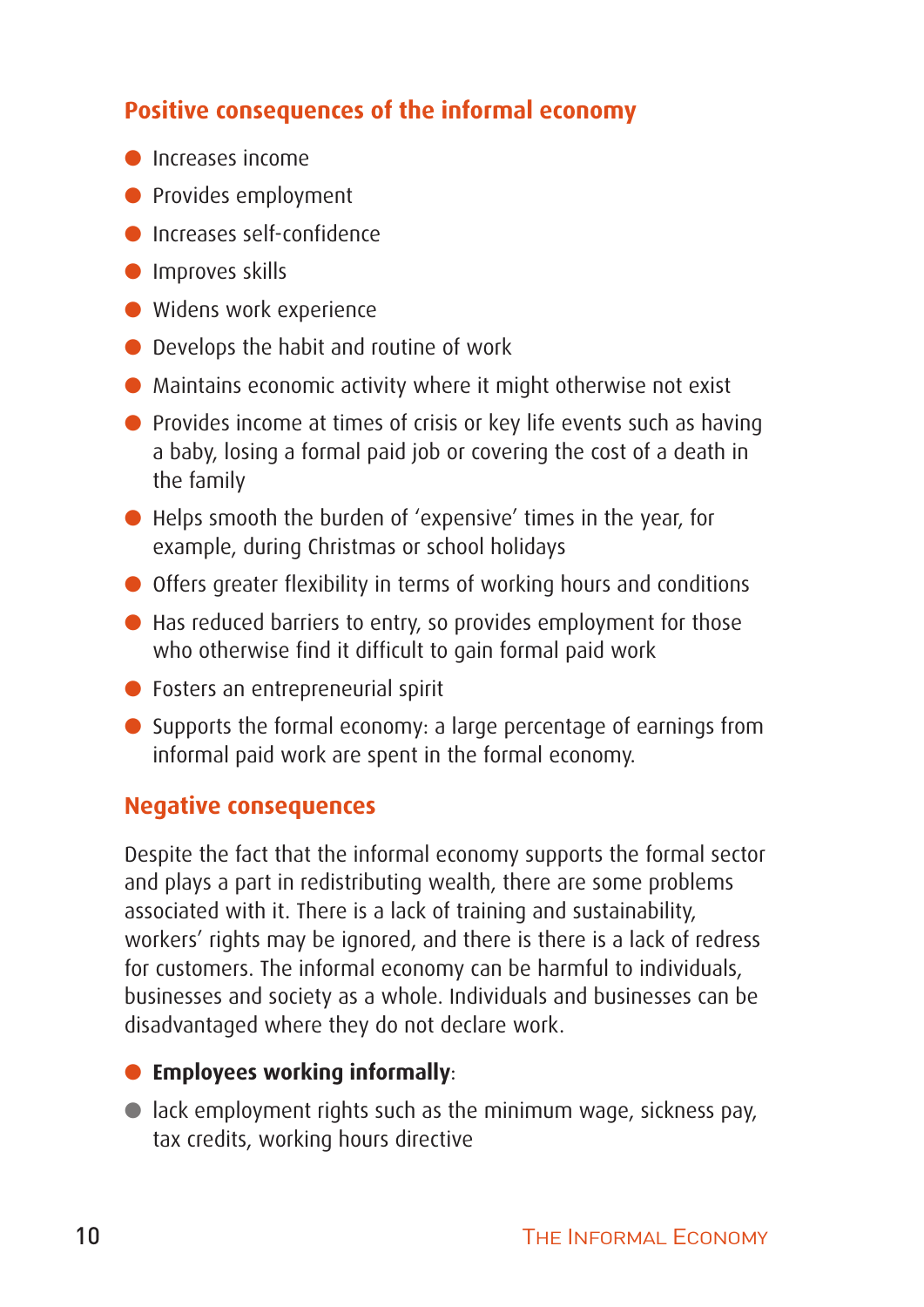- risk injury, ill-health or death due to poor health and safety conditions
- cannot access contributory benefits such as the state pension
- lack bargaining rights
- limit their future employability due to lack of evidence of previous employment
- cannot acquire a reference from their employer
- cannot obtain financial credit
- risk detection and prosecution.

#### ● **Customers employing informal labour**:

- possess no legal rights if work is substandard
- hold no guarantees as to process or product with regard to health and safety, quality or ethical concerns.

### ● **Businesses operating informally**:

- suffer a lack of legal protection
- endure restricted access to capital and business support
- risk detection and prosecution.

#### ● **Societal impact**:

- informal businesses create a culture whereby formalised businesses are tempted away from complying with employment law
- informal employment weakens collective bargaining, thereby worsening workers' rights
- tax avoidance and benefit fraud result in a loss of state revenue, which in turn hinders the ability of government to pursue socially beneficial initiatives
- loss of state revenue may cause a rise in taxes which can in turn encourage an expansion of the informal economy, leading to a descending spiral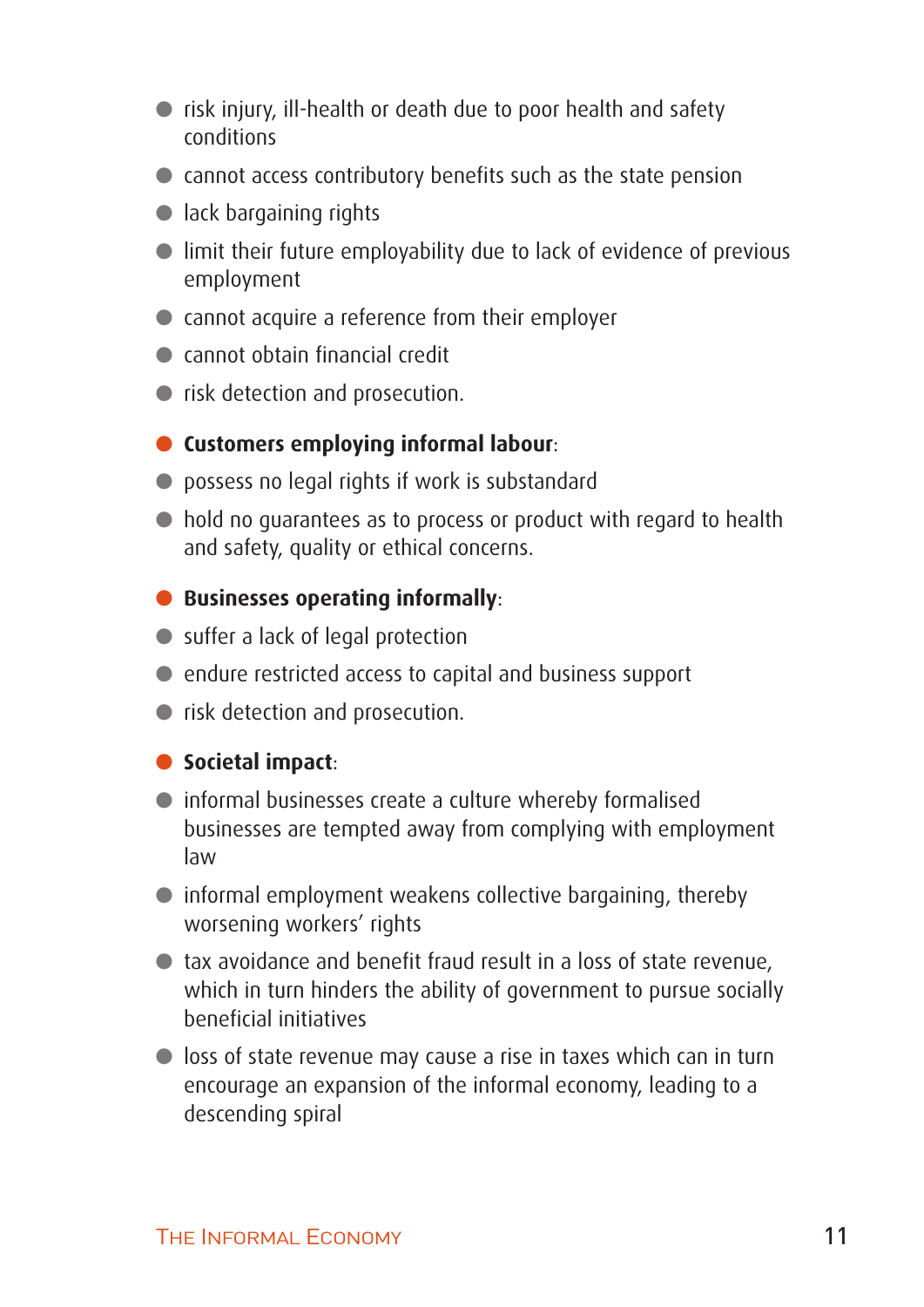- undeclared work skews statistics (such as employment figures), meaning that public policy is based on inaccurate information. This may make policies less effective
- some believe that the greater the number of people flouting any law, the less respect there is for the law in itself.

## **Case Study 3: Naomi**

### **Working around childcare**

"It has been very difficult for me to find a job because of the long period I have spent out of work. I looked after my children when they were younger and it is now difficult to get into formal employment.

"I lack experience and confidence because I have not worked formally for 18 years and don't have any new technology skills, like using a computer. Now that my children are older I am able to study and when I finish my course I will look for a job. When you haven't worked for so long it is a big step to go back into formal working and I think there should be more support than available currently.

"I have been doing cash-in-hand work as a hairdresser for about six years. I work from home. When my husband left I couldn't manage and the children were young. I claimed benefits but did not have enough money to live on.

"I never talk about being on benefits as I am embarrassed and I think I would lose my benefits if I declared my small income from hairdressing. My customers have a low income and it helps them to come to me as my charges are much lower than in the salons."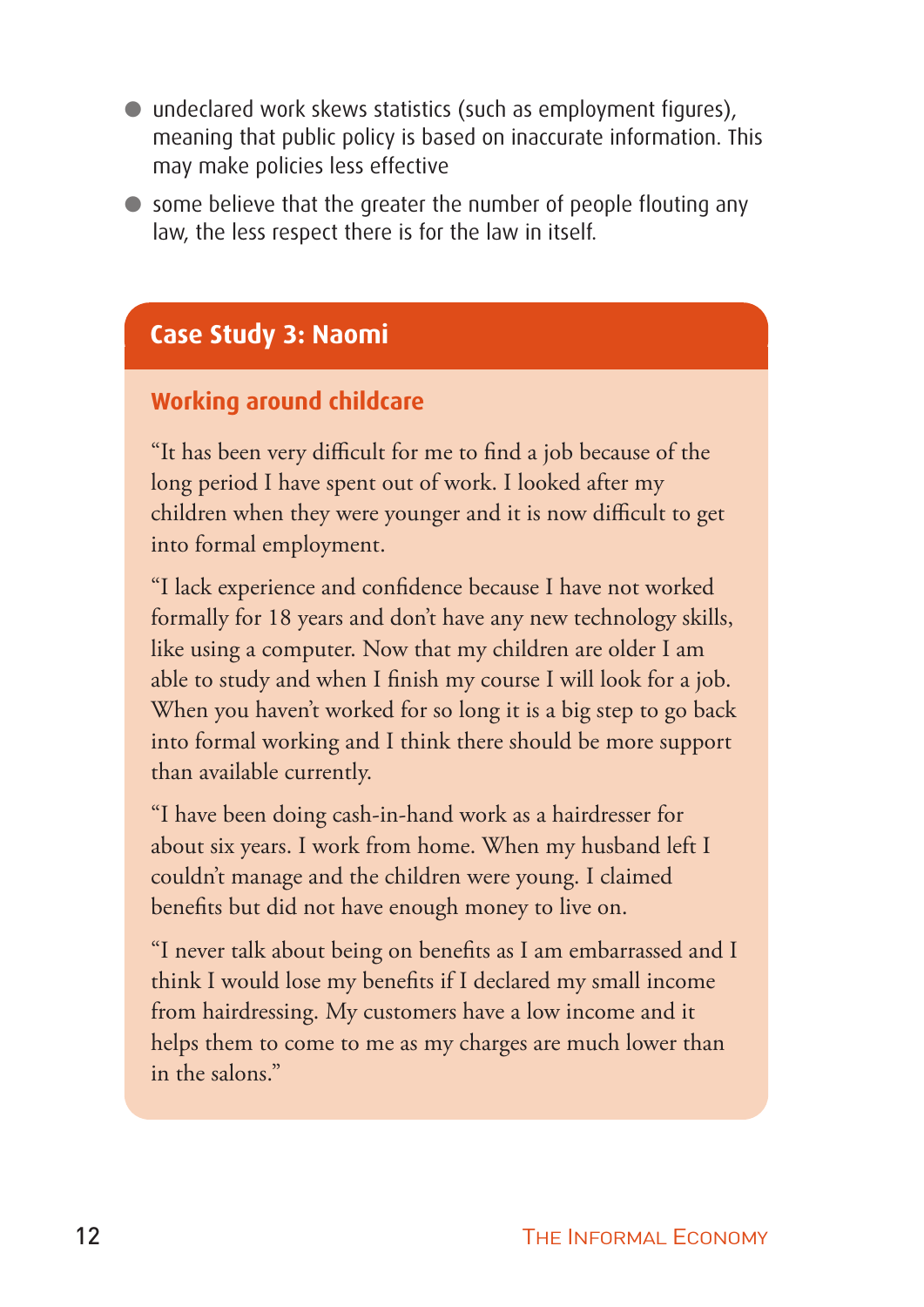## 5 SUMMARY OF COMMUNITY<br>LINKS EXISTING LINKS EXISTING RESEARCH INTO THE INFORMAL ECONOMY

**LinksUK, the national team of Community Links, shares our 'on the ground' experience with politicians and civil servants in Westminster to lobby for changes to policy affecting the people we work with. We do this by conducting participative research, which informs our national communication and policy**

**campaigns. The following summarises our recent research into the informal economy.**



The full text of each is available for free download from the Community Links website: www.community-links.org

**We also have a dedicated 'informal economy' website. For more information, case studies and to join the 'Need NOT Greed' campaign visit: www.neednotgreed.org.uk**

#### **People in low-paid informal work: Need NOT Greed**

'Need NOT Greed' is a research programme supported by the Joseph Rowntree Foundation. It explores the experience of people on low incomes, doing informal paid work, including those working cash-inhand or undertaking undeclared work whilst claiming benefits. The study is based on one-to-one interviews with people engaged in informal paid work, and follow-up focus groups with practitioners and policy-makers.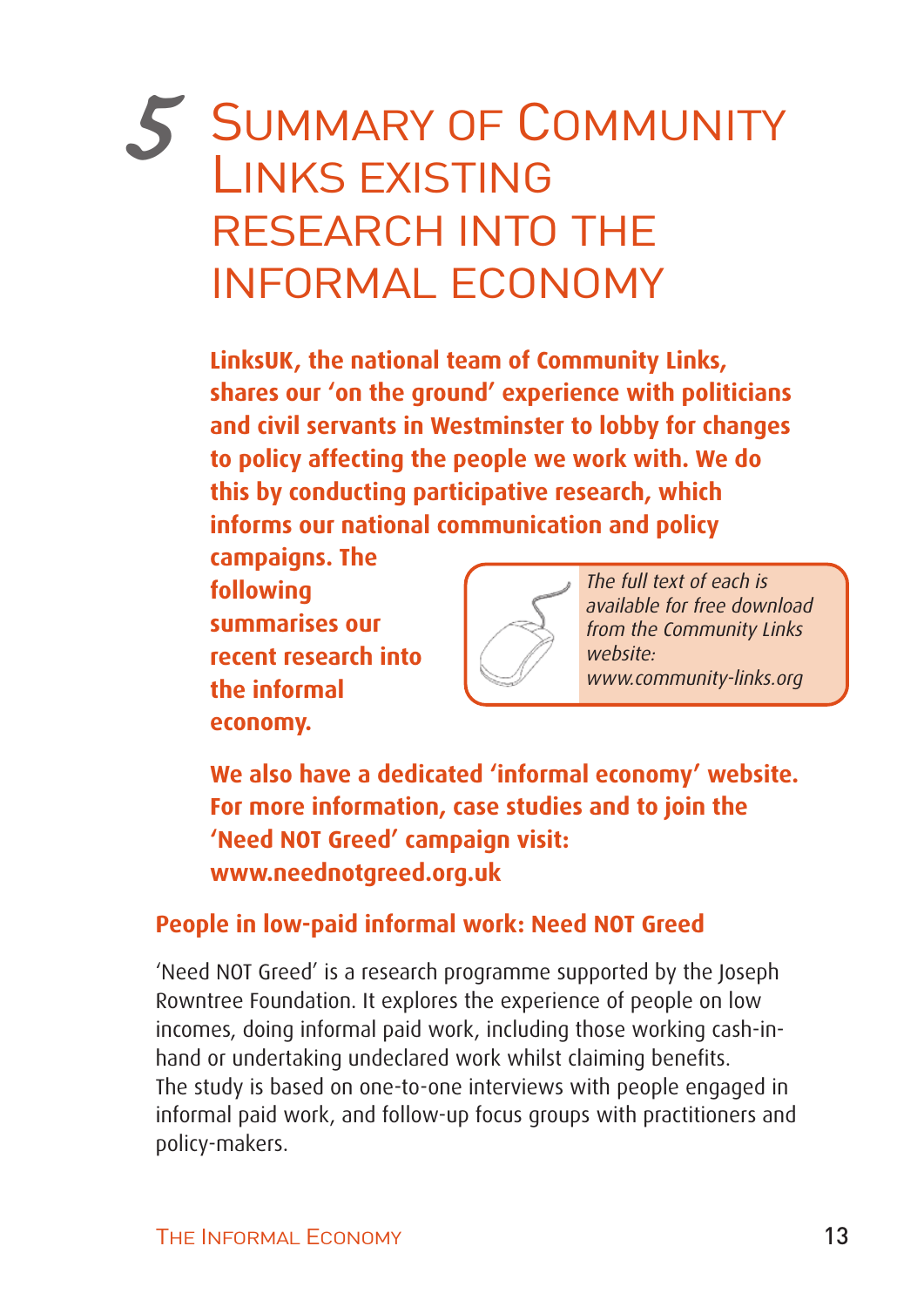We found that people in some deprived areas work informally, out of 'need not greed', in response to poverty. They feared going without

*"people in some deprived areas work informally, out of 'need not greed', in response to poverty"*

basics such as food and heating or facing mounting debt. Three basic issues underpinned most of the informal working in this study: low benefit rates, low wages and rules which limited the hours that people can work. Participants believed that the tax and benefit system created disincentives to returning to formal work, such as the

loss of related benefits (for example, free prescriptions) and administrative delays affecting essential income. Respondents wanted to work and had a wide range of underused skills. They felt working informally offered them: increased confidence, skills and work experience, financial support, and potential pathways into formal work. There were also wider social benefits affecting families and communities.

This report aims to improve understanding of the impact of informal

working and recommends that



For the full report visit: www.communitylinks.org/our-nationalwork/publications/people-inlow-paid-informal-work

government should develop appropriate strategies to harness the informal economy or risk missing its anti-poverty targets.

## **Self-employed and Micro-entrepreneurs: Informal Trading and Journey towards Formalisation**

Small cash-in-hand businesses could revitalise the economy in London's most deprived communities if they were not penalised and instead encouraged to grow. Typically, it takes two years to move a new small business out of the informal and into the formal economy.

This report strengthens our understanding of the UK's informal economy through its examination of the experiences and attitudes of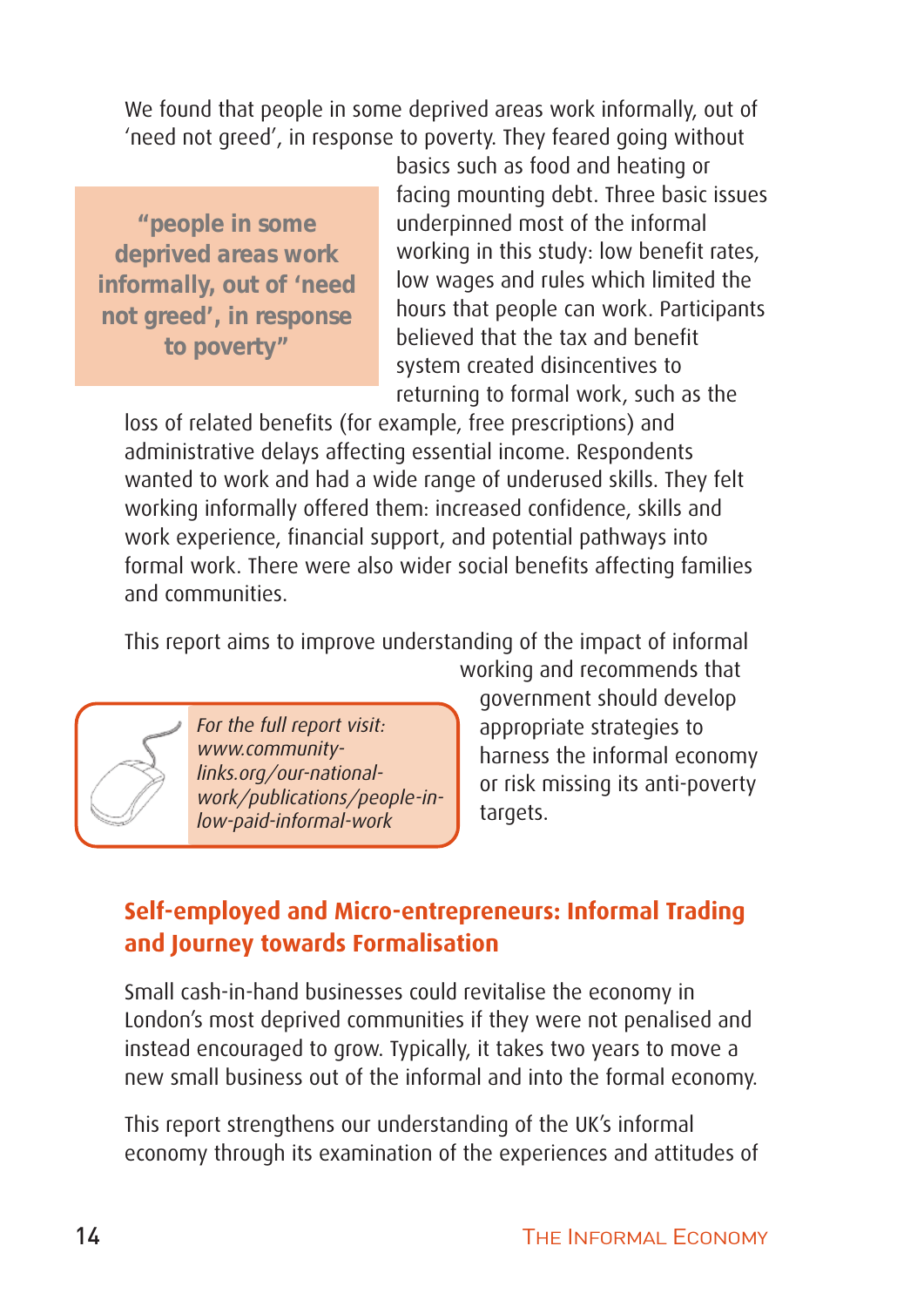self-employed traders. Providing insights into how real people startup and run small businesses in some of the most deprived parts of London, the report reveals how perceptions, expectations and cultural differences impact on informal economic activity and can prohibit formal participation in the 'mainstream' economy.

We categorise people who are either 'getting by' – engaged in informal economic activities but cannot expand their activity beyond finding 'just enough' work – and those who are 'getting ahead' – engaged in economic informal activities and taking active steps towards a transition into the formal economy. The findings of this report confirm that formalisation is a process, not an event. People are moving from claiming benefits to paying tax yet the journey along this path is not straightforward and there are no standardised routes.

Recommendations include: harnessing the informal economy by embedding it within local and regional economic development strategies; increasing targeted marketing and advertising by



For the full report visit: www.community-links.org/ our-national-work/ publications/self-employedand-micro-entrepreneurs/

government agencies; adjusting tax and benefit rules; and establishing programmes to support and advise businesses to formalise, delivered by local organisations.

## **Self-employed people in the informal economy: Cheats or Contributors?**

Government should encourage and support entrepreneurs out of the informal economy, not simply seek to penalise them. This is the message from a report co-produced by Street(UK) and Community Links, based on a survey of Street(UK) clients – all self-employed people hoping to become legitimate, bankable small businesses.

*"Government should encourage and support entrepreneurs out of the informal economy, not simply seek to penalise them"*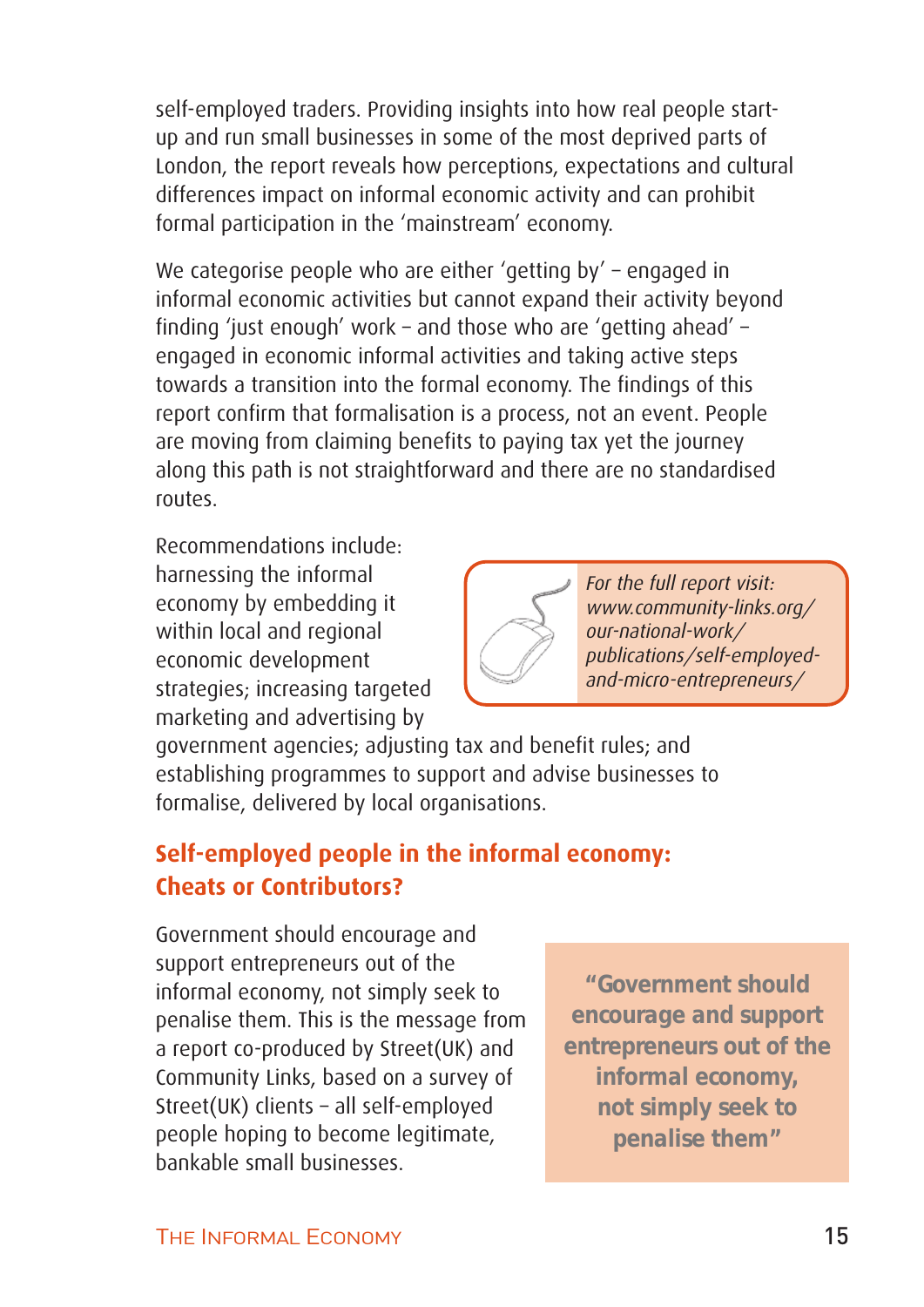In developing nations, 'micro-entrepreneurs' trading informally are praised for their initiative and enterprise. Significant international aid programmes are even designed to support their activities. In the UK, however, the focus is almost exclusively on examining these enterprises for evidence of criminal activity.

This report presents a grassroots insight into the practical issues, based on the evidence of those currently trading informally. The

> For the full report visit: www.communitylinks.org/our-nationalwork/publications/ self-employed-people-in-theinformal-economy/

report also contains wider conclusions and recommendations on a subject that that demands far more attention from mainstream organisations, particularly government policy-makers and regulators.

## **Cash-in-hand and working rights of young people**

Students on Community Links' Community Development course carried out a survey of young people about their knowledge of working cash-in-hand and their working rights. Over 70 young people aged 14 to 25 and from a wide range of backgrounds, took part. Among the recommendations were that accessible information on working rights should be incorporated into the education system; that

> For the full report visit: www.communitylinks.org/our-nationalwork/evidencepapers/

there should be more professional jobs available for younger people; and that government should reconsider differentiated minimum wages for each age group.

## **Understanding MPs and their views about the cash-in-hand economy**

A number of MPs were interviewed to understand their attitudes towards the informal economy. Discussions were focused on discovering who MPs think works informally, their reasons why, what consequences this has and what should be done as a result.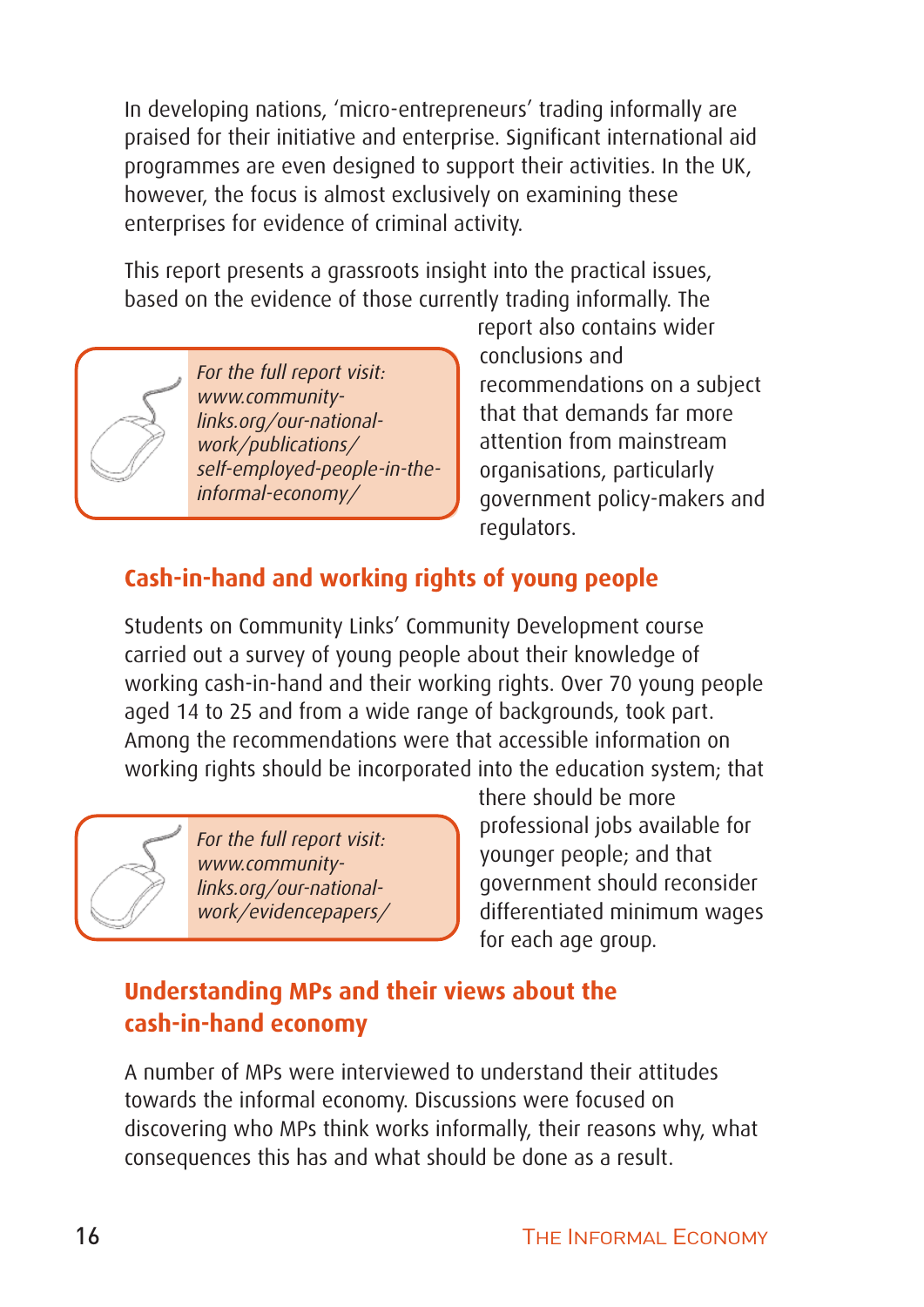This report explains how the work was conducted, highlights some general lessons drawn from working with MPs, before summarising the findings and conclusions.



For the full report visit: www.communitylinks.org/our-nationalwork/publications/

#### **Prospects For Enterprise**

A report by Dr. Andrew Travers, University of Exeter, uncovered the motivations for people working informally, and highlighted why

current government policy in this area needs re-thinking. This evidence paper (no.2), written in 2000, kick-started Community Links' subsequent research and policy campaigns on the informal economy.

The report produces a very different picture of informal economic activity to the one that can be inferred from policy provision. Interviewees were motivated

by moral values, and at the same time were suffering from stigmas that set them apart from the wider society. Drawing on academic analysis of the lives described by the sample, the evidence paper

shows the 'hidden morality' of informal workers and examines the routes taken out of informal economic activity.

*"Interviewees were motivated by moral values, and at the same time were suffering from stigmas that set them apart from the wider society"*



For the full report visit: www.community-links.org/ our-national-work/ evidencepapers/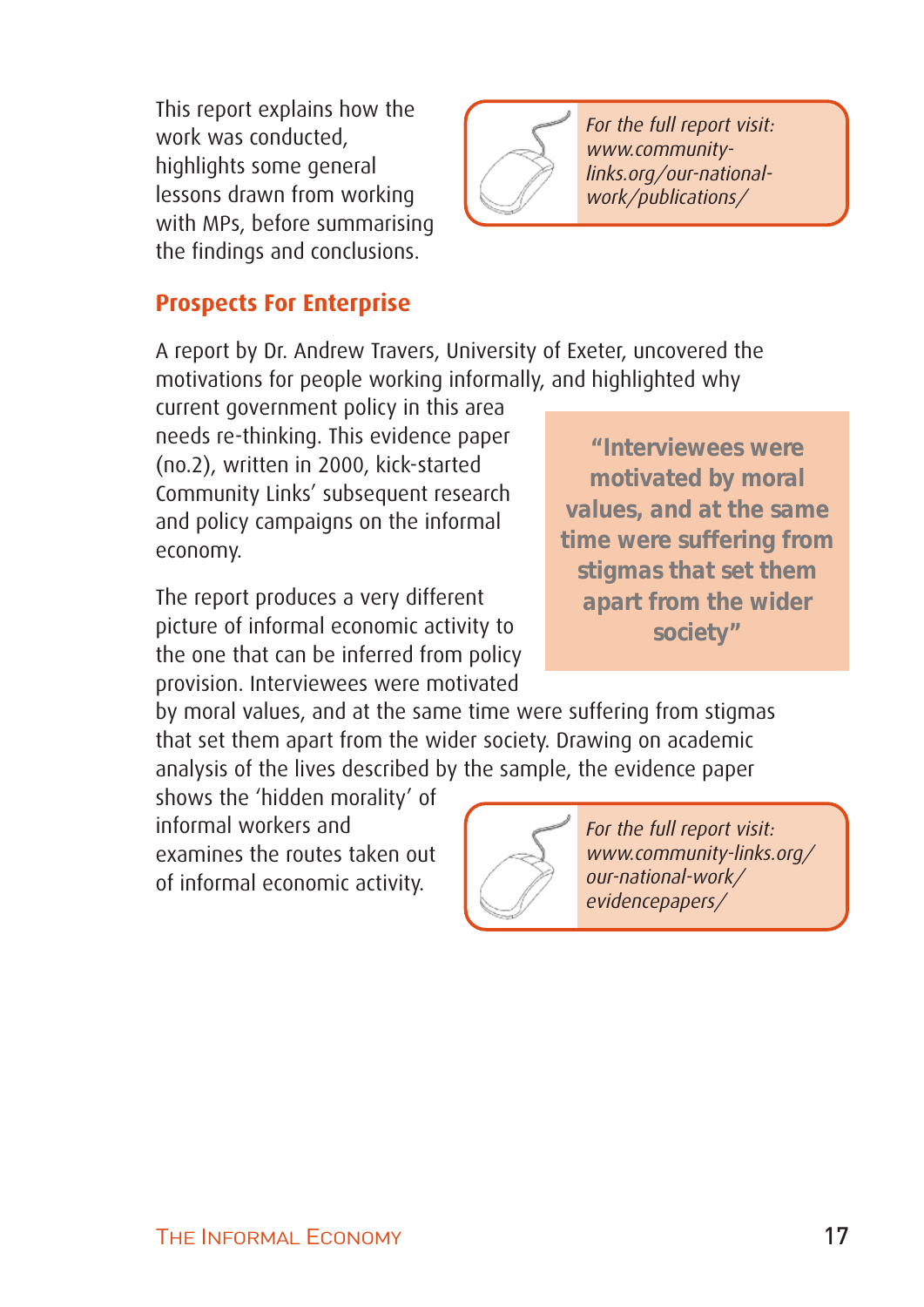## **Case Study 4: Jane**

#### **A time of crisis and debts**

"I am a single mother of four, the youngest is six, and the eldest is 19 – just started university. I have been out of work for five years now. I have done various jobs in the past – care assistant, betting shop attendant and waitress. I left school at 16 with no qualifications.

"In the last two years I have been working for cash-in-hand. I do four evenings a week at a local betting shop. I ran into debt problems and the only way out was to find some way of earning some money to pay back. I couldn't use my benefits to pay debts, as that's my family's lifeline, and I owed a lot. But a Good Samaritan – who was my former manager – offered me this cash-in-hand job.

"I work four hours Tuesday to Friday. I get paid £100 cash on Friday evenings. I know what I am doing may be benefit fraud, but I had no choice.

"I was being threatened by the people I owed money to and had to do something about the situation before it got out of hand. My family was being threatened if I didn't pay up. I borrowed money for urgent problems, but the lenders were loan sharks, not a bank. I suspect they are money launderers because they pass themselves off as a business, but they have no physical address. The way they deal with their customers it looks dodgy. When you fail with repayments, they send some big guys round your house to threaten you."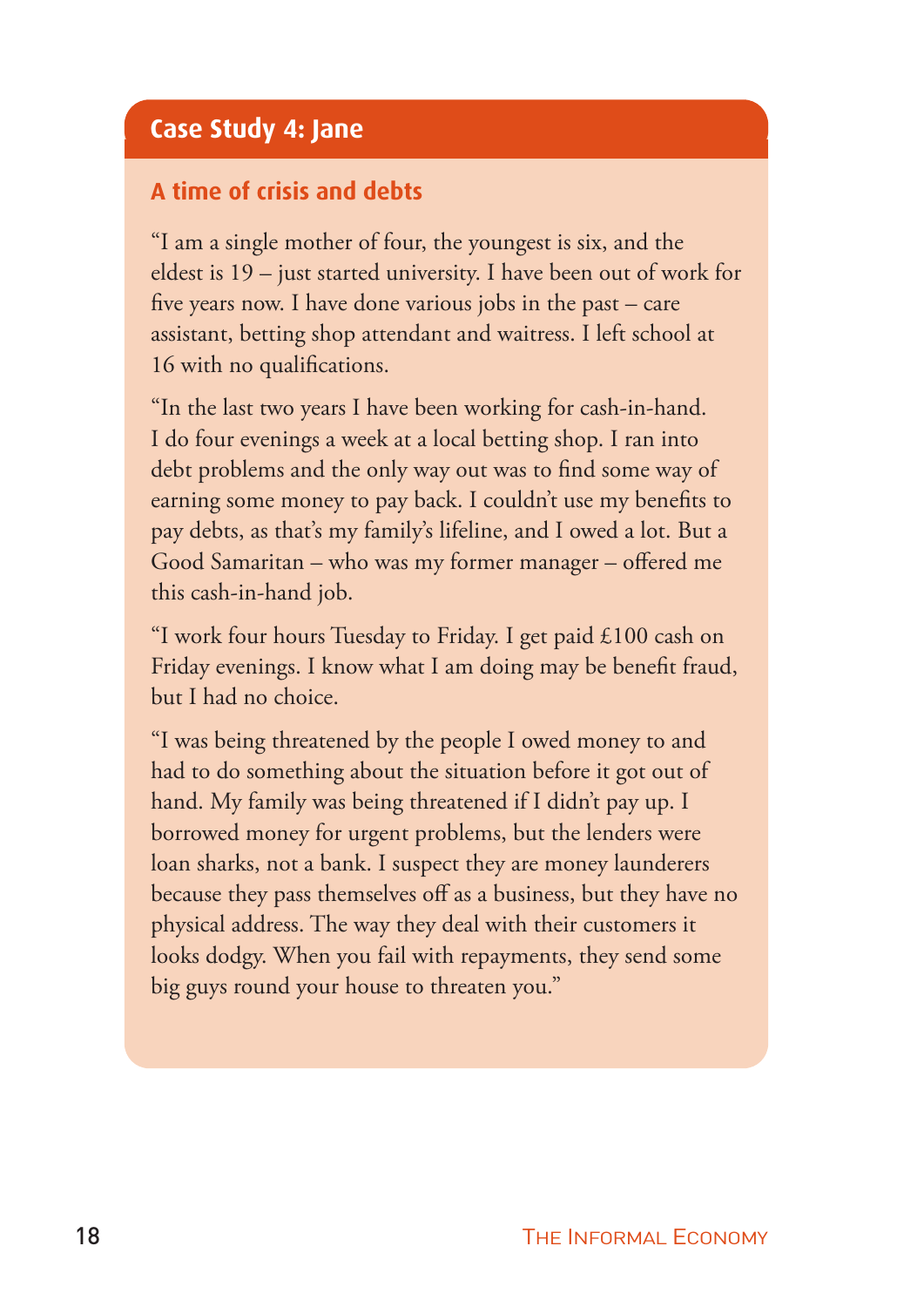# WHAT COMMUNITY LINKS *6* IS DOING

**Since 2000 linksUK, the national team of Community Links has taken a particular interest in the informal economic activities of small businesses, the selfemployed, and employees because the informal economy has a significant impact on the lives of many people we work with, and plays an integral role in their experience of poverty.**

We have found that whilst informal paid work can take people out of 'absolute' poverty, enabling them to pay the rent or the debt collector knocking on their door, it may trap them in 'relative' poverty. Workers outside the 'mainstream' do not have access to the national minimum wage, holiday or sick pay, or legal protection. Our research also shows

that informal paid work can have a positive role in peoples' lives, developing confidence and skills, and building social capital whilst keeping them from poverty.



Over the last nine years we have:

- Conducted extensive **evidenced-based research** to raise the level, and change the tenor, of debate about poverty and informal paid work in deprived neighbourhoods. Partners include Joseph Rowntree Foundation, ACBBA/SIED, City Parochial Foundation, Jobcentre Plus and Exeter University
- Published over 16 **reports and articles** on various aspects of the cash-in-hand/informal economy
- Secured extensive **media coverage** for our work on the informal economy, which has appeared in over 70 journals and on over 30 broadcasts including radio (Radio 4 Today programme, Radio 2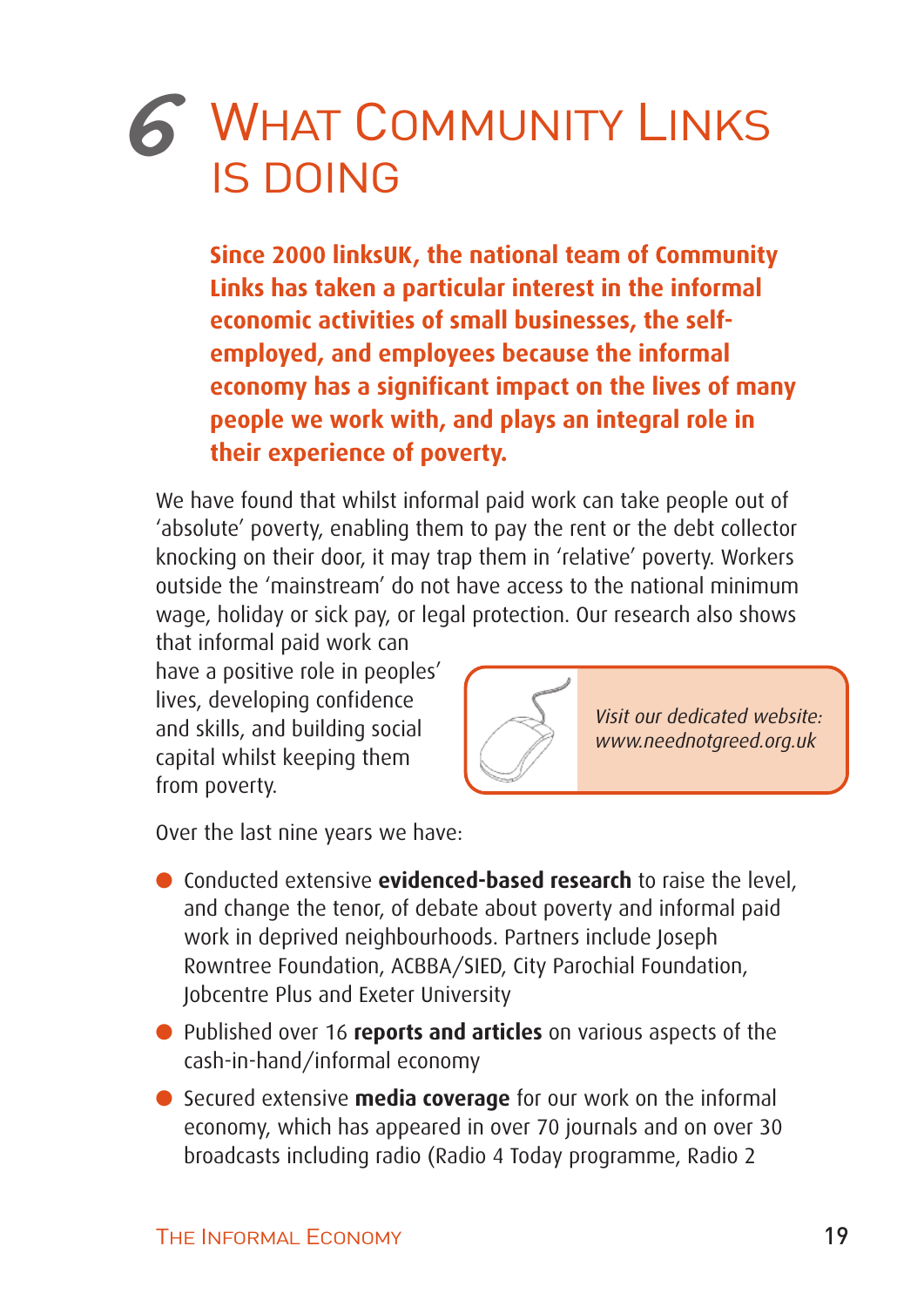lunchtime show, LBC) and TV programmes (BBC London News and BBC Politics Show)

● Developed an **Informal Economy Consultancy Service** to help local authorities and RDAs understand the contribution of informal paid work to their local economies. We measure size and scale, we talk to 'real' people, and we help turn the findings into strategy and practical action

● **Advised** government departments, voluntary and community organisations, academics and the media about the diversity and complexity of the UK's informal economic activities

● Led the Informal Economy **'Need NOT Greed' Campaign** (www.neednotgreed.org.uk), which is supported by a wider coalition of 50 groups including the TUC, Oxfam and the UK Coalition Against Poverty

● Contributed to **Advisory Bodies** including National Audit Office Value for Money 2007 project: 'HMRC and the Hidden Economy'; Institute of Fiscal Studies and the National Council of One Parent Families 2007 project: 'Mini-Jobs'; and in 2008-09 the Child Poverty Unit's Benefit Take-Up Taskforce

● Hosted a **government secondment** from HM Revenue & Customs (HMRC). As a result HMRC's central compliance team established a new informal economy unit. Pilots were set up in the regions to aid the transition of small businesses to formal trading, and an advertising campaign encouraged people to make the transition. In 2007, HMRC developed an informal economy strategy which describes an 'escalator' approach, moving away from a punitive approach, towards more sophisticated approaches, including raising awareness, educating, supporting, and rehabilitating.

#### **Our future work**

Over the coming three years Community Links will continue to focus on securing our vision of eliminating the reliance on cash-in-hand work, and to help people make the transition into formal paid work and out of poverty. The difficult financial climate and increased poverty which drives more people into cash-in-hand work, makes this task increasingly important. We are focusing on three activities.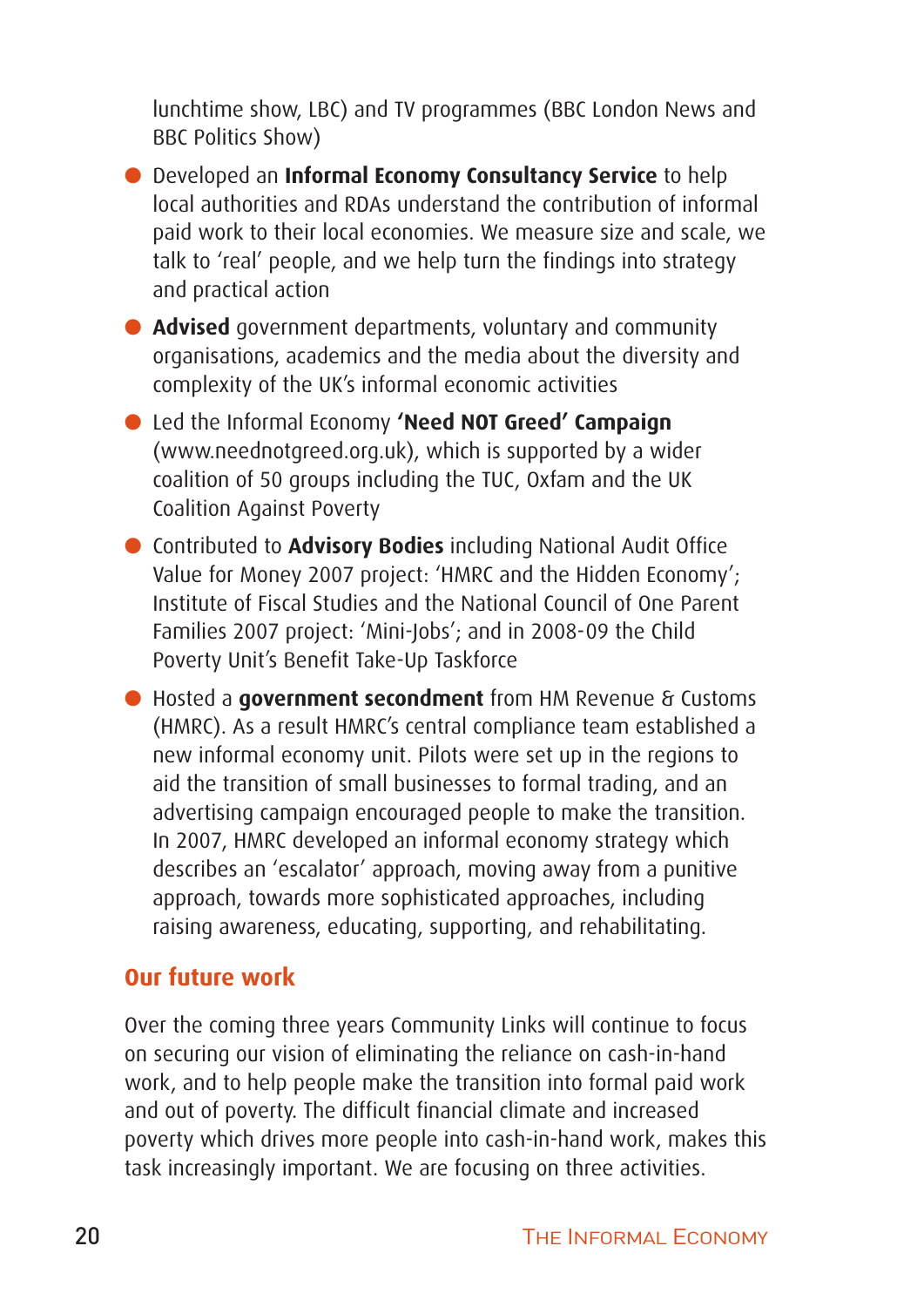## ● **Building the evidence base through research**

We will continue our evidence-based research into the informal economy. Current research projects include one with Jobcentre Plus to improve the support offered by statutory employment agencies in east London to those working informally. A second – with Toynbee Hall – is investigating informal work practices of east London's curry restaurants.

## ● **Expanding our Informal Economy Consultancy Service**

We will extend our Informal Economy Consultancy Service to help Local Authorities and Regional Development Agencies understand their local informal economies. Contact us to discuss how we can help

you to fully understand your local economy, the hidden as well as the recorded, harness untapped potential, and invest in the interventions necessary to support local people out of the informal economy.



Download our brochure: www.community-links.org/ our-national-work/infomaleconomy-consultancy-service/

## ● **Escalating the 'Need NOT Greed' Campaign**

Our specific objectives for the Campaign are to change national policy within the benefits and tax systems to incentivise people to take up formal paid work. We want to involve all government departments with responsibility for the informal economy in developing a joinedup strategy to harness cash-in-hand work. We want to contribute to a wider public debate about the informal economy and hope to raise the level and change the tenor of debate. Transforming local service

delivery could encourage people to formalise cash-in-hand work and move out of poverty, ensuring that employment laws are upheld and vulnerable workers are protected.



Join the 'Need NOT Greed' Coalition. Get involved at www.neednotgreed.org.uk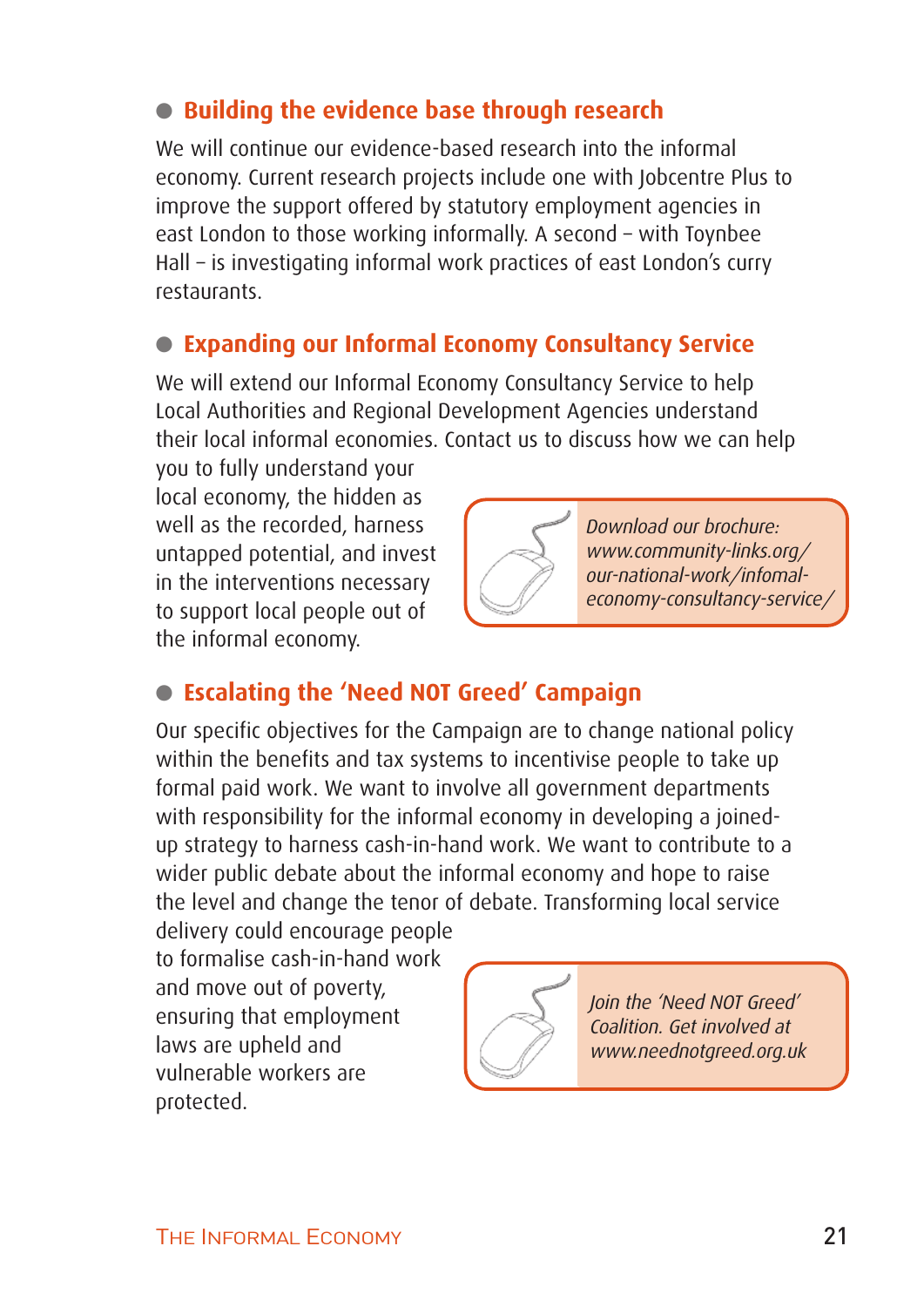## **Case Study 5: Joe**

#### **Striving to study**

"I managed to go through university because I had an informal temping job. On benefits alone, it would have been next to impossible. Benefits levels are very low. Sometimes you wonder if those who set the rates for benefits ever tried living on them. They are awfully inadequate.

"I worked informally throughout the time I spent at university and it was a matter of keeping my head above the water rather than cheating the system. I had to take care of the needs of my children in the best way I could, which in this case was carrying on with temping work, but not declaring it.

"The second problem is the administrative nightmare of a service the benefit offices provide. When I started the temping job, I initially informed my local benefits office and coped well on reduced benefit because it was a part-time job. But when I stopped working, they kept me on reduced benefits as if I was in work, despite the fact that I had notified them.

"It took weeks of telephone calls, visits and letters to rectify that problem. I decided after that incident, I wasn't going to put myself and the kids in that situation again. When I got some more temping work, I never told them about it and for two years I had this £150 bi-weekly income from a temping agency. I was paid by cheque but I never gave my national insurance number."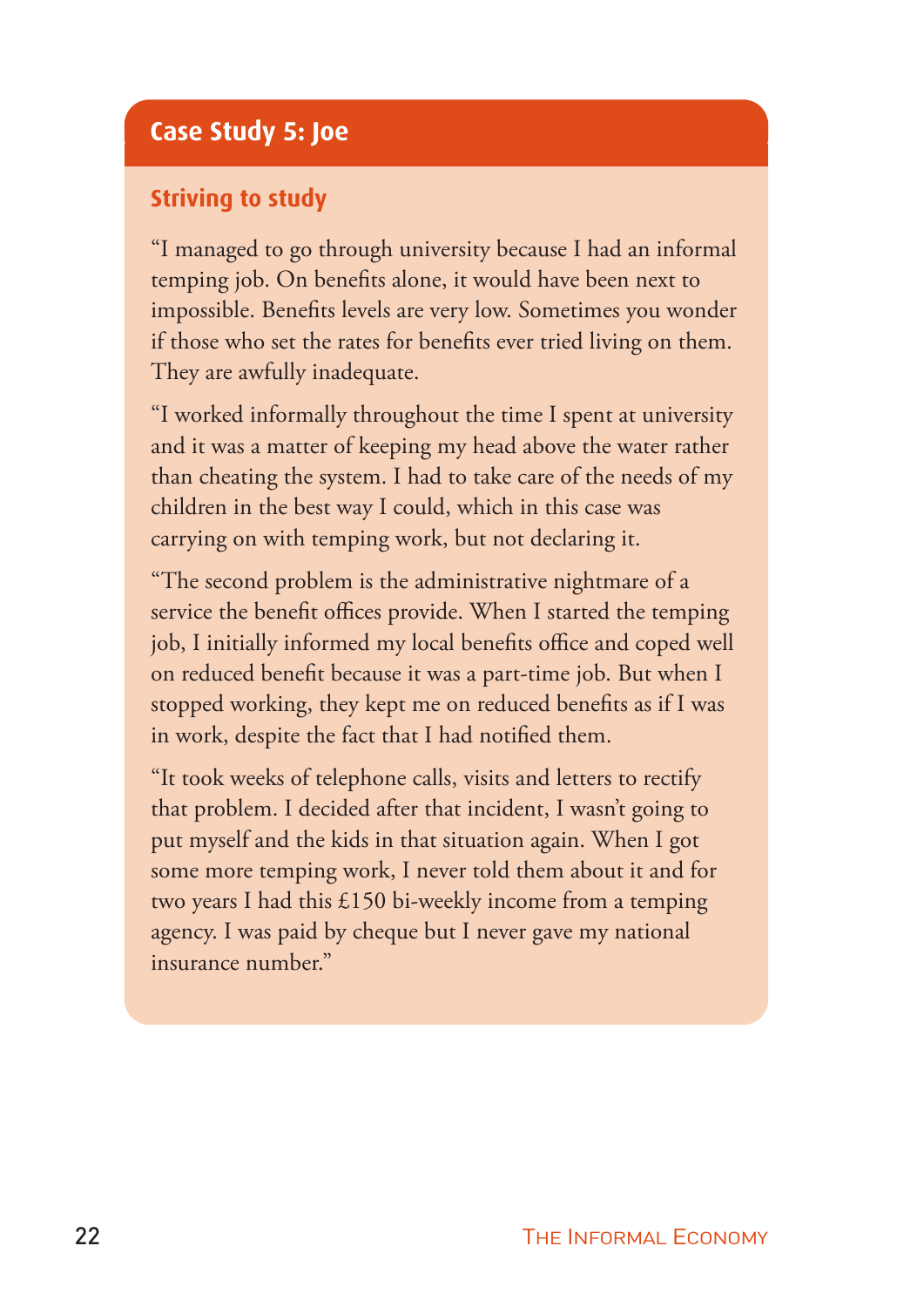

**The following recommendations are drawn from our local experience of delivering services to children, young people and adults and our national research and campaigning work summarised in this booklet.**

Policy and practice changes are needed to eliminate reliance on cashin-hand work and encourage people to declare their work, gradually making the transition into formal employment and out of poverty. Government policy must harness the skills and experience gained from informal paid work; as well as supporting people who wish to take the self-employment route. Our recommendations include:

### **Joined-up Government**

- A clear and holistic strategy is needed across government to address the UK's informal economy. This should be supported by a set of outcome targets included annually in the Budget
- One government department should be given lead responsibility for addressing the UK's informal economy
- We must harness the informal economy by embedding it in local and regional development strategies

*"Government policy must harness the skills and experience gained from informal paid work"*

(that's to say, explicitly support it in strategic plans and adopt a cross-agency approach to formalising informal trading).

#### **Removing the Need: Reform the benefit system**

Government, particularly the Department for Work and Pensions, should:

- Modernise the benefit system to reflect and respond to the way people are living and working now
- Ease the move off benefits into formal paid work by smoothing the transition period; for example, by introducing a tapered withdrawal of benefits.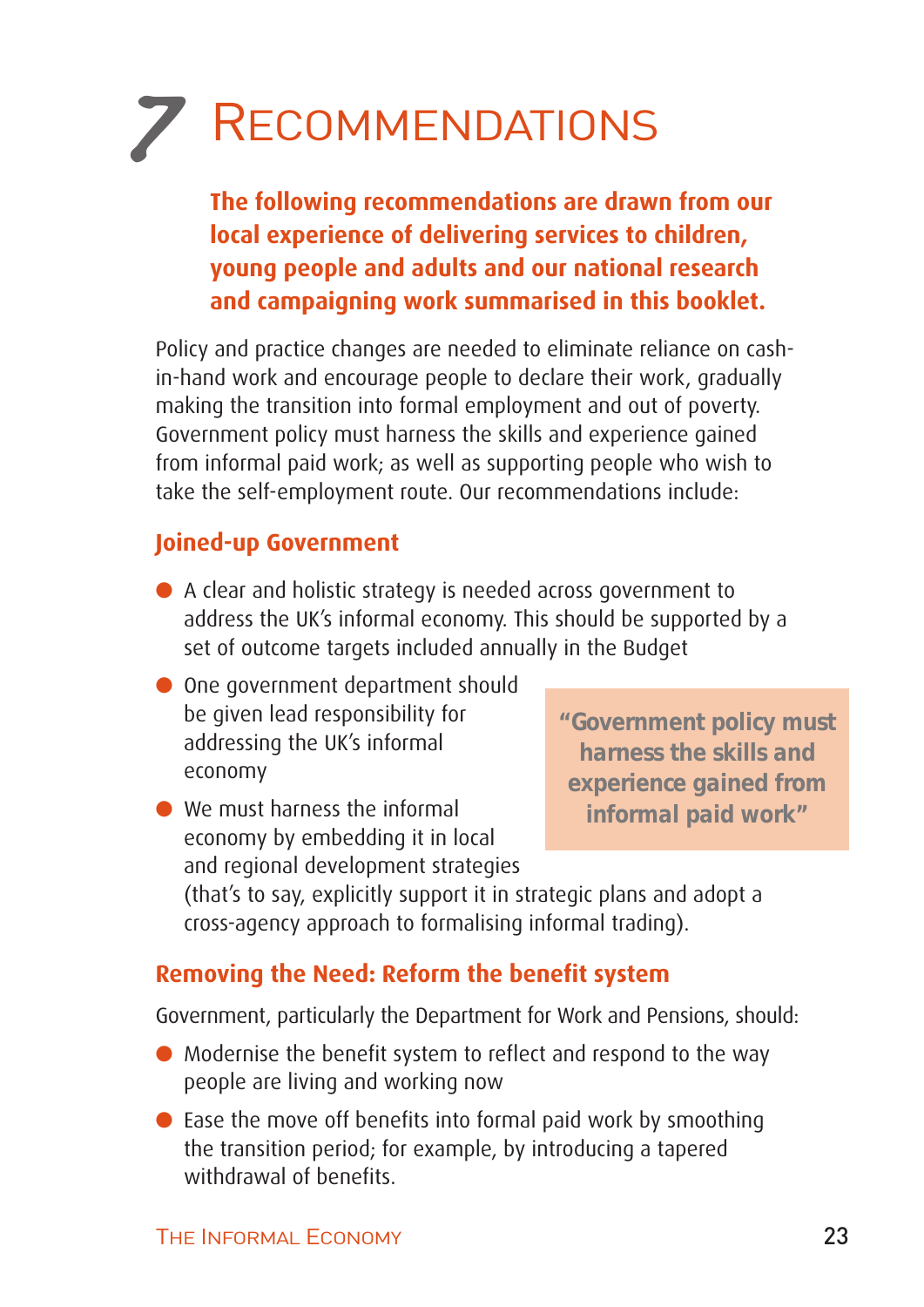● 'Work incentives' need to change. A formal review should be undertaken by DWP including wide consultation, and financial and behavioural modelling. We recommend that reforms to 'work incentives' should not be assessed in isolation, but incorporated into the wider context of reforming the benefits system, including benefit simplification

*"Modernise the benefit system to reflect and respond to the way people are living and working now"*

- Statutory employment agencies and their sub-contractors must provide support for people once they have found work for at least 6-12 months
- Benefit 'leavers' and 'returnees' should be tracked indefinitely, possibly using National Insurance numbers, to identify behavioural and employment trends, ensuring Jobcentre Plus understand their 'customers' and offer a better service.

## **Establish Informal Economy Support Teams**

● We recommend that local authorities and national statutory agencies establish local Informal Economy Transitional Support Teams, which offer practical support and guidance to move more people and businesses into formal paid work and out of poverty.

## **Tackle informal employers**

- Government should significantly increase its investment and resources into compliance agencies such as the Advisory, Conciliation and Arbitration Service (ACAS), Gangmasters Licensing Authority and the Health and Safety Executive
- An increased emphasis is needed to tackle informal and exploitative employers, whilst supporting their informal, and often vulnerable, workers into formal paid work.

## **Support the self-employed**

● DWP, BERR and HMRC should recognise and fund business support and advice, delivered by local organisations, which explicitly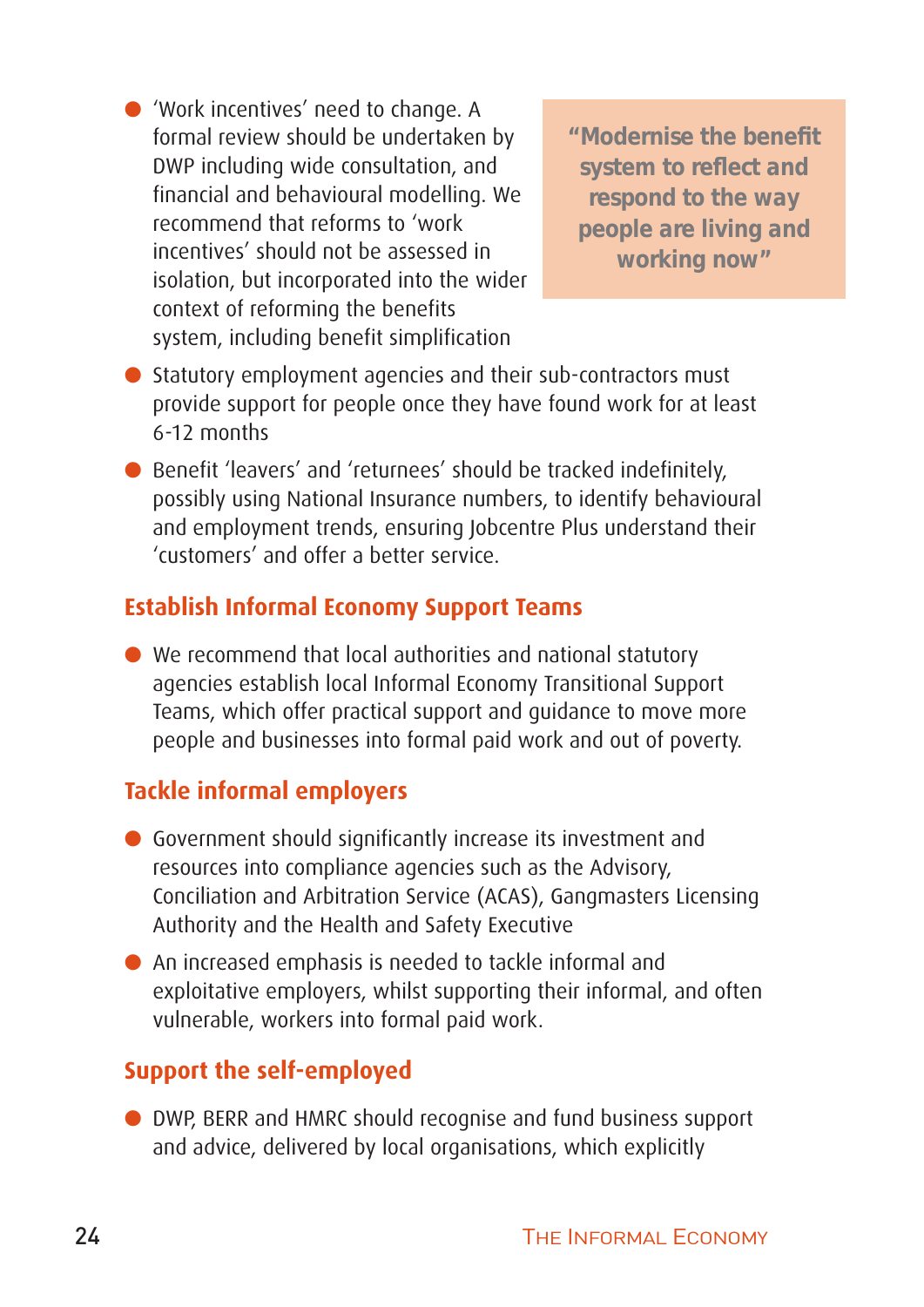centres on formalising informal businesses

- A focus on emphasising the positive and beneficial aspects of business formalisation in marketing and advertising at a local, regional and national level should be undertaken by relevant government departments
- All Flexible New Deal providers should include specialist Self-Employment provision
- Until Flexible New Deal starts, DWP and Jobcentre Plus should significantly raise awareness of the current 'New Deal for Self-Employment' option to all staff and its customers, particularly in the present harsh economic times
- Jobcentre Plus should have a dedicated Self-Employment personal adviser in each district and/or Jobcentre.

#### **Remove the barriers to formal paid work**

#### **Employment**

- Increase the number of well paid, sustainable jobs whilst supporting the development of local labour markets
- Increase levels of investment in training and skills development which will help more people to find decent jobs, enabling them to stay and progress in-work
- Increase the levels of flexible, part time and sessional jobs.

#### **Housing**

- Increase the stock of affordable housing
- $\bullet$  Reduce time spent on the housing waiting list
- Prioritise the reduction of time spent in temporary housing.

#### **Education and early years/childcare**

- Invest in education and early years/childcareto break the cycle of poverty for future generations
- Provide good quality, affordable and 'open at all times' childcare.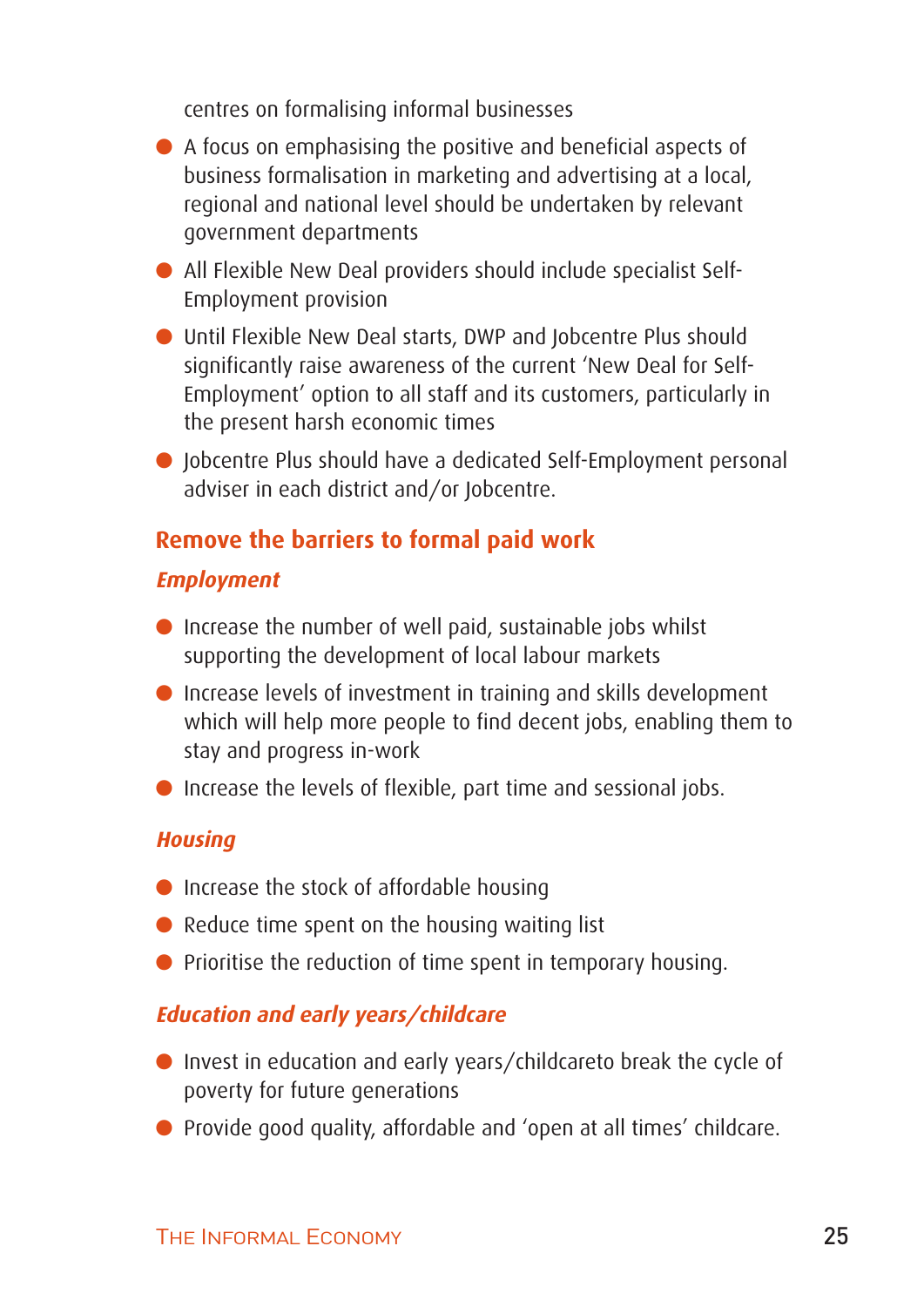## **Ensuring evidence-based policy making**

Our informal economy consultancy service builds on Community Links' 30 years first hand experience of working with people in the informal economy. Partners can draw on our specialist research, policy and campaigning work to understand the dynamics of informal paid work, and support more people into the formal economy and out of poverty.

This unique service provides robust research, coupled with a strategy and planning service which enables Local Authorities and Regional Development Agencies to understand their local economy, the hidden as well as the recorded; to identify and address the issues; and in doing so harness the skills of the local workforce enabling them to build their own ladders out of poverty.

The harsh economic climate is leading to job losses across the country. Unemployment is expected to rise during this period Local Authorities and Regional Development Agencies have an opportunity to recognise, understand then formalise cash-inhand work, and turn job losses into job creation, strengthening the economy locally.

**Download our brochure** www.community-links.org/ournational-work/informaleconomy-consultantcy-service

Contact: Aaron Barbour, LinksUK Research and Policy Manager, 020 7473 9666. aaron.barber@community-links.org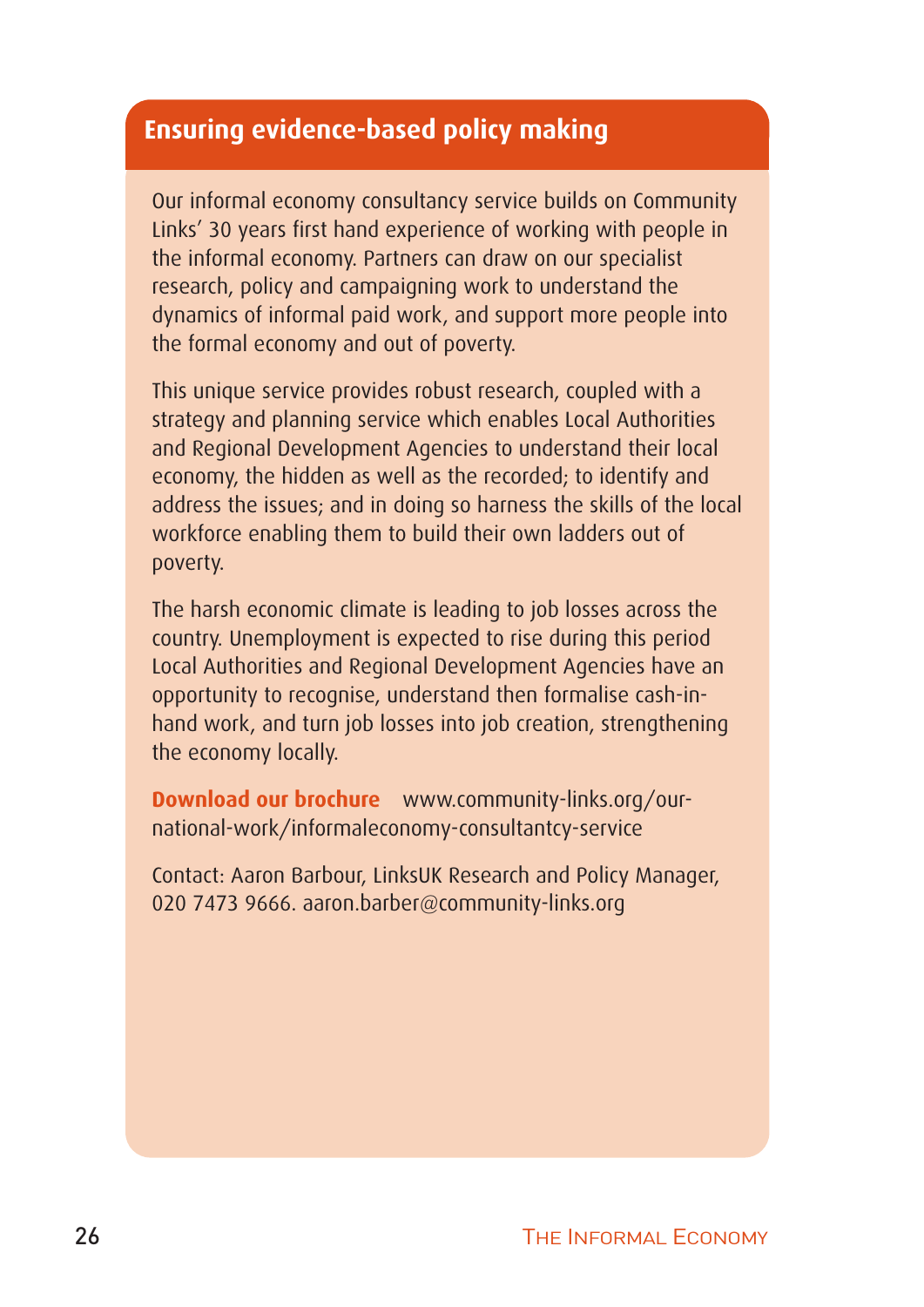## **What you can do**

Get in touch if you'd like to:

- work with us
- support our work
- share your stories or reflections on poverty
- be kept updated
- access our informal economy consultancy service.

**E-mail maeve.mcgoldrick@community-links.org Join our 'Need NOT Greed' Campaign. Sign up at www.neednotgreed.org.uk**

**Comment on our blog: www.community-links.org/linksUK**

#### **Thank you**

This booklet summarises the work of many individuals who have researched and analysed the issues facing the communities of Newham. Originators of the research material are all credited in the original documents.

The social change series connects collaborators from across Community Links as well as many friends, partners, funders and supporters from other organisations. We are grateful to them all for their continued commitment.

Visit the linksUK blog: www.community-links.org/linksUK

Copyright © Community Links, <sup>2009</sup> Design and print: Sheaf Graphics <sup>0114</sup> <sup>273</sup> <sup>9067</sup>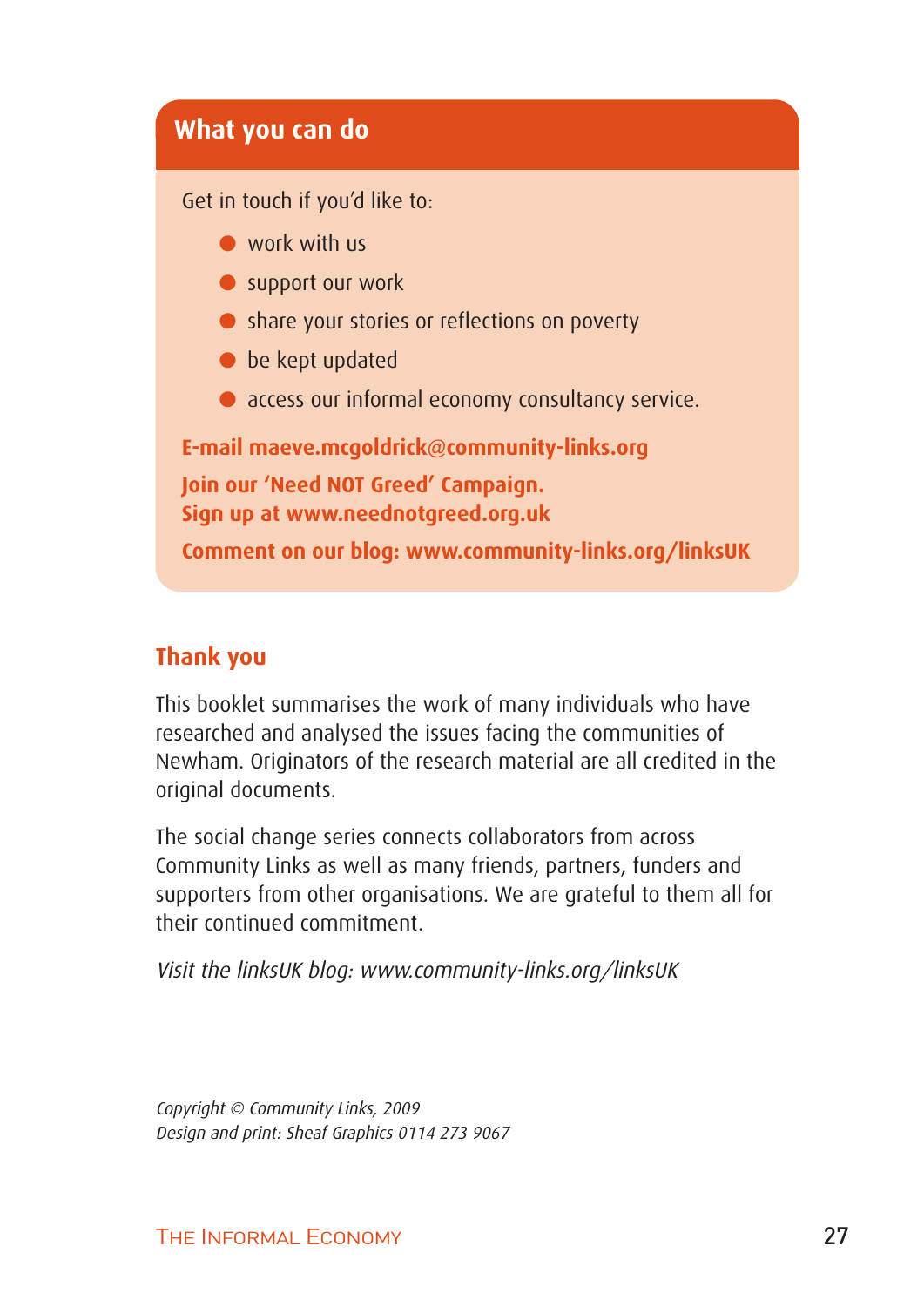## **Social Change Series**

The Community Links Social Change Series draws together information from our existing research reports detailing our position and track record on significant, complex issues which we, as a multi-purpose organisation, are engaged with on several levels.

**Regeneration** The first in the Social Change series focuses on Physical Regeneration. Community Links has worked for over thirty years in Newham, east London. Our area is currently undergoing unprecedented regeneration as work gets underway to prepare the site for the London Olympics 2012. However, we are concerned that the focus on buildings and infrastructure misses real opportunities for community regeneration.

**Child Poverty** Our second booklet reports on the devastating impact that child poverty has on many of the young people we work with. We set out our practical work with families and young people and summarise several recent research reports including policy recommendations. Case studies illustrate the difficulties faced by many who are struggling to bring up children in difficult circumstances.

Copies of the Social Change Series can be downloaded at www.community-links.org/our-national-work/ publications/social-change-series

Request a printed copy at uk@community-links.org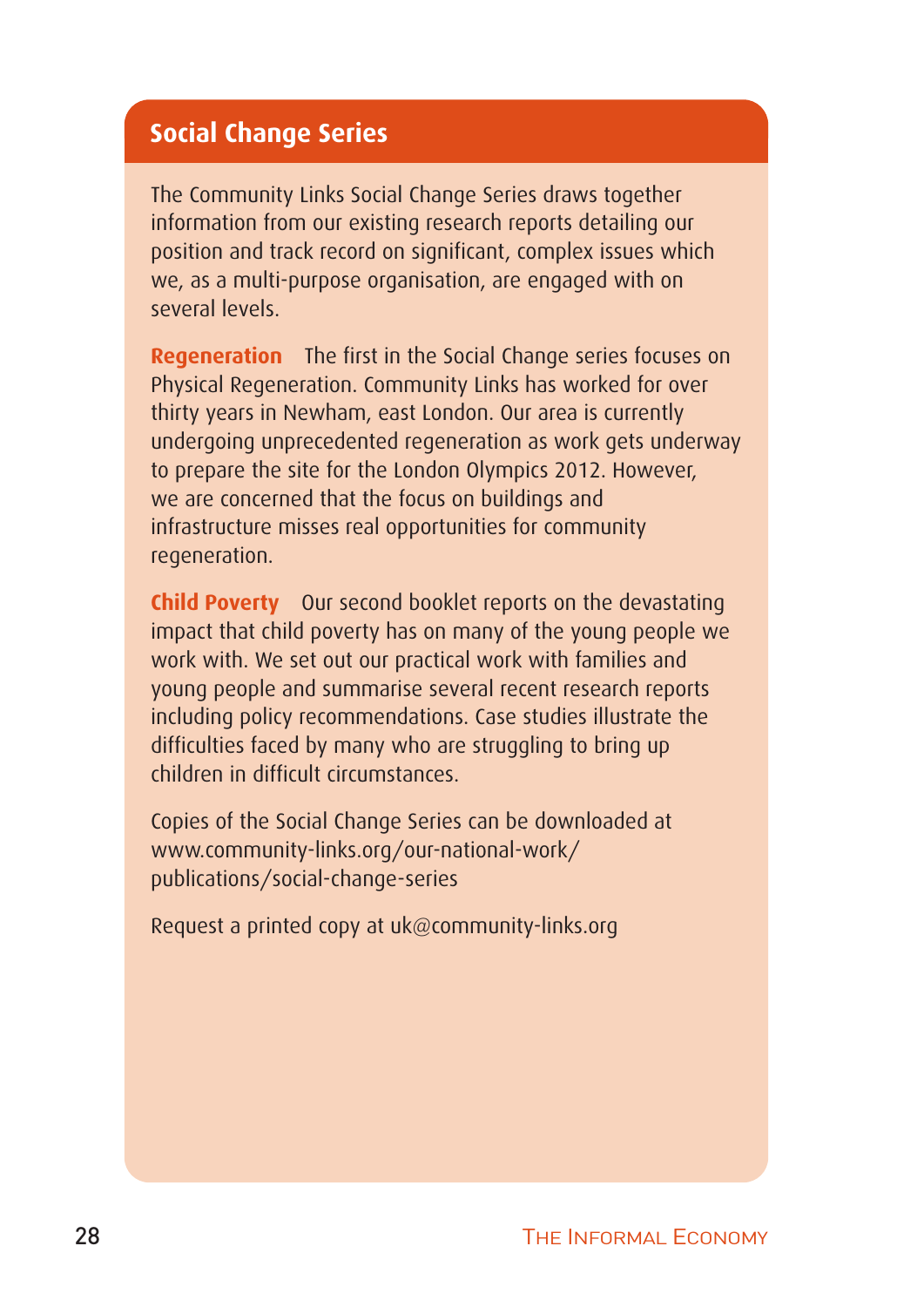THE INFORMAL ECONOMY